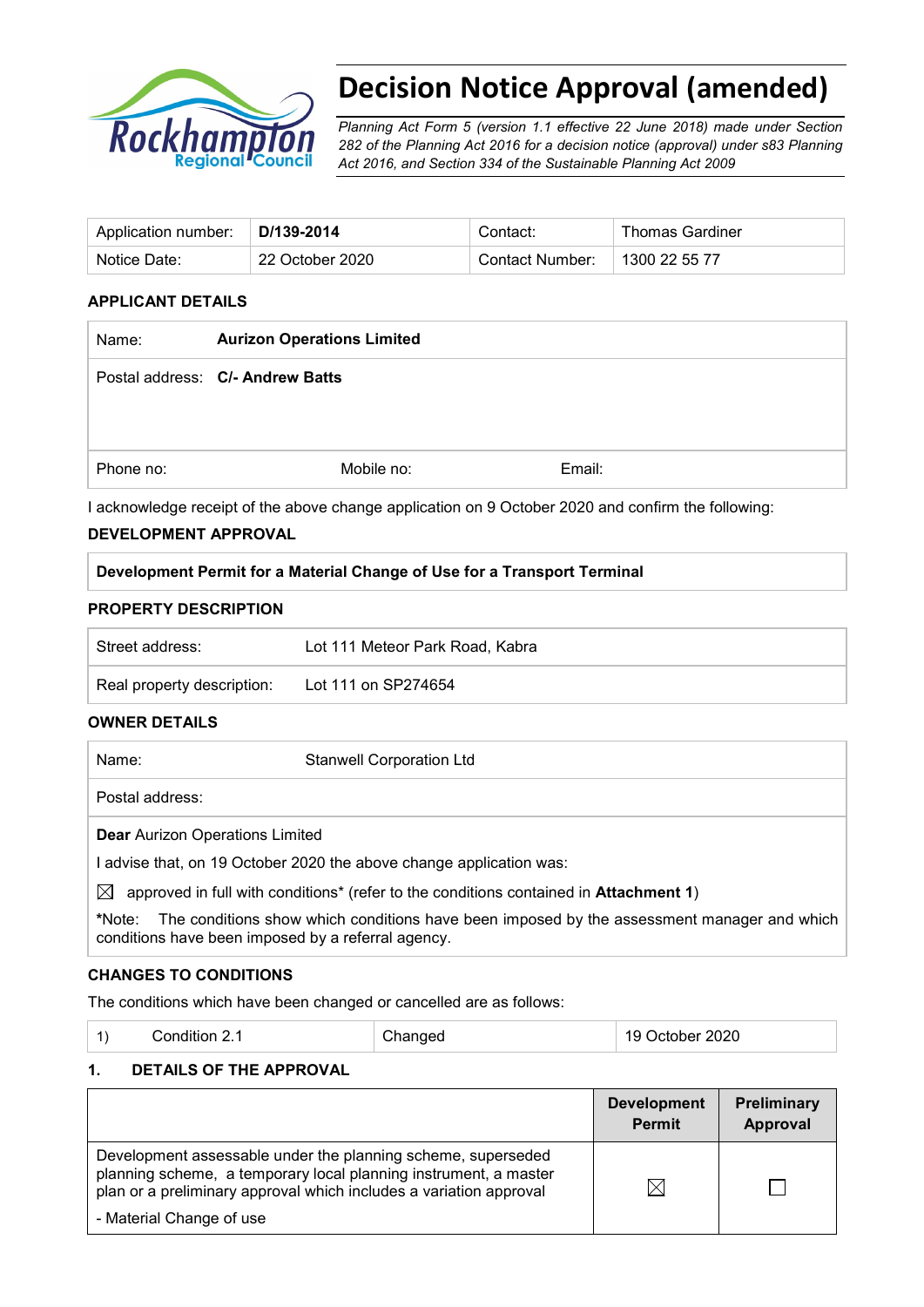### **2. CONDITIONS**

This approval is subject to the conditions in Attachment 1.

#### **3. FURTHER DEVELOPMENT PERMITS REQUIRED**

Please be advised that the following development permits are required to be obtained before the development can be carried out:

| Type of development permit required | Subject of the required development permit |
|-------------------------------------|--------------------------------------------|
| Reconfiguring a Lot                 |                                            |
| <b>Operational Works</b>            | Road Works                                 |
|                                     | <b>Access and Parking Works</b>            |
|                                     | Water Works                                |
|                                     | Stormwater Works                           |
|                                     | Roof and Allotment Drainage Works          |
|                                     | Site Works                                 |
| <b>Building Works</b>               |                                            |
| <b>Plumbing and Drainage Works</b>  |                                            |

## **4. REFERRAL AGENCIES**

The following Referral Agencies were activated by this application.

|   | For an application involving                                                                                                                                                                                                                                                                    | Name of agency                                                        | <b>Status</b>         | <b>Address</b>                                                                                      |
|---|-------------------------------------------------------------------------------------------------------------------------------------------------------------------------------------------------------------------------------------------------------------------------------------------------|-----------------------------------------------------------------------|-----------------------|-----------------------------------------------------------------------------------------------------|
|   | <b>STATE-CONTROLLED ROAD</b>                                                                                                                                                                                                                                                                    |                                                                       |                       |                                                                                                     |
| 1 | Making a material change of<br>use<br>of premises if any part of the<br>land—<br>is within 25m of a State-<br>(a)<br>controlled road; or<br>is future State-controlled<br>(b)<br>road; or<br>abuts a road that<br>(c)<br>intersects with a State-<br>controlled road within<br>100m of the land | Department of State<br>Development,<br>Infrastructure and<br>Planning | Concurrence<br>Agency | Online:<br>RockhamptonSARA@dilgp.qld.gov.au<br>Postal:<br><b>PO Box 113</b><br>Rockhampton Qld 4700 |
|   | <b>15A</b>   A material change of use of<br>premises if any part of the land<br>is—<br>(a)<br>within 25m of a railway or<br>future railway land; or<br>future railway land<br>(b)                                                                                                               | Department of State<br>Development,<br>Infrastructure and<br>Planning | Concurrence<br>Agency | Online:<br>RockhamptonSARA@dilgp.qld.gov.au<br>Postal:<br><b>PO Box 113</b><br>Rockhampton Qld 4700 |

#### **5. THE APPROVED PLANS**

**The approved development must be completed and maintained generally in accordance with the approved drawings and documents:**

| <b>Plan/Document Name</b>                                  | <b>Plan/Document Number</b> | Dated             |
|------------------------------------------------------------|-----------------------------|-------------------|
| <b>Administration Building</b><br><b>Proposed Location</b> | 41-27647-SK700 Issue 3      | 22 September 2014 |
| 8.4x6.2m Office Floor Plan                                 | 81641-MPS-02, Revision 01   | 29 July 2020      |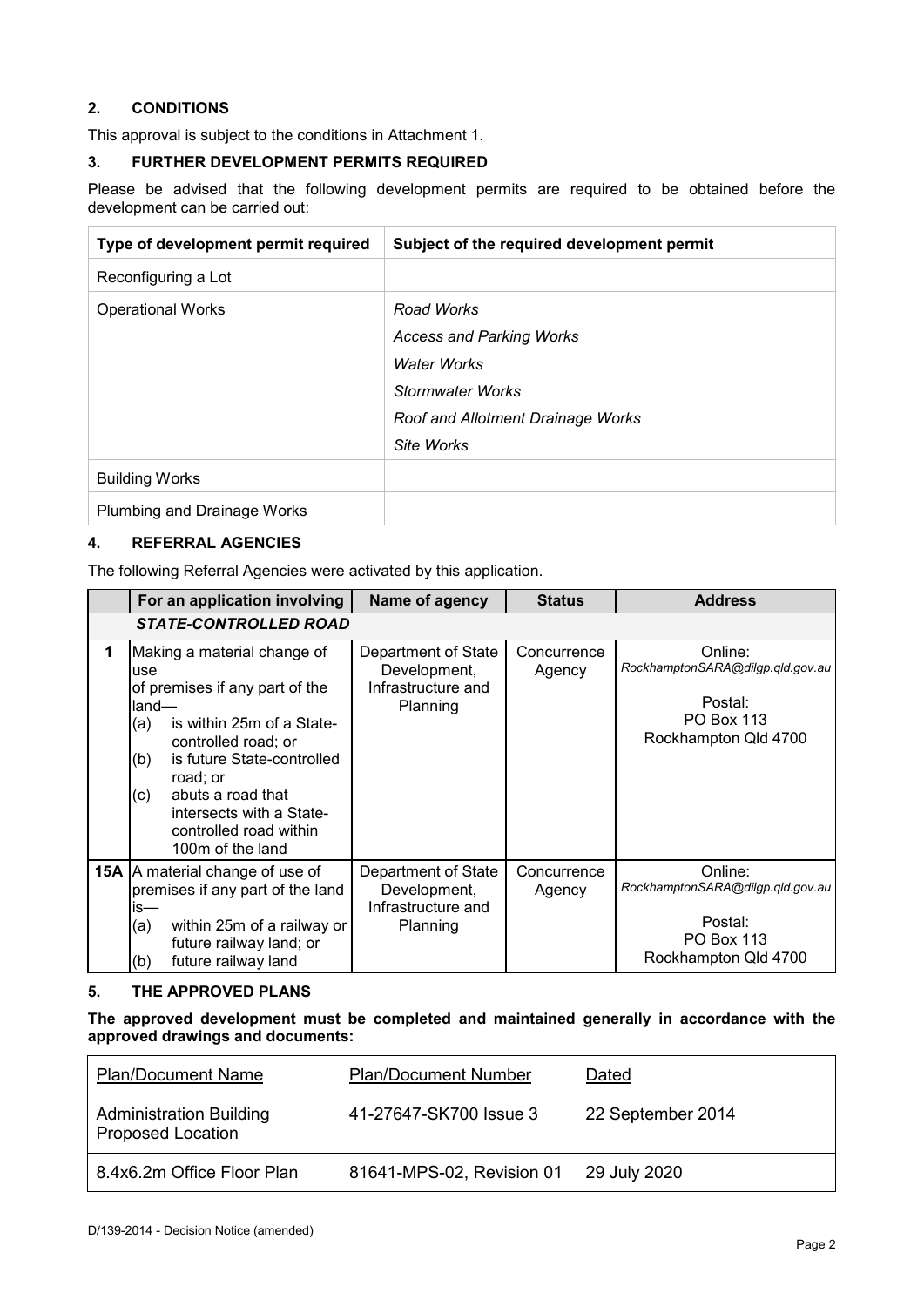| <b>Plan/Document Name</b>                                                              | <b>Plan/Document Number</b> | Dated            |
|----------------------------------------------------------------------------------------|-----------------------------|------------------|
| <b>Site Works General</b><br>Arrangement                                               | AUR-Q-0598-0100 Issue 6     | 1 August 2014    |
| Site Works Layout Plan                                                                 | AUR-Q-0598-0101 Issue 5     | 1 August 2014    |
| <b>Building Works. General</b><br><b>Arrangement Plans, Sections</b><br>and Elevations | 41-27647-SK301 Issue A      | 24 June 2014     |
| <b>Roadworks Typical Sections</b><br>and Details                                       | AUR-Q-0598-5000 Issue 4     | 1 August 2014    |
| <b>Roadworks Intersection Details</b>                                                  | AUR-Q-0598-5300 Issue 4     | 1 August 2014    |
| Stormwater Drainage Layout<br>Plan                                                     | AUR-Q-0598-4000 Issue 5     | 1 August 2014    |
| <b>Erosion and Sediment Control</b><br>Plan                                            | AUR-Q-0598-1000 Issue 5     | 1 August 2014    |
| Erosion and Sediment Control.<br><b>Notes and Details</b>                              | AUR-Q-0598-1001 Issue 5     | 1 August 2014    |
| <b>Carpark Detail</b>                                                                  | AUR-Q-0598-5301 Issue 4     | 1 August 2014    |
| Signage and Line-marking<br>Plan                                                       | AUR-Q-0598-5302 Issue 5     | 1 August 2014    |
| Concept Design - Land<br>Requirements                                                  | 41-27674-SK102 Issue 5      | 5 August 2014    |
| Road Impact Assessment                                                                 | Document No. 02             | 28 February 2014 |
| <b>Sewage Treatment General</b><br>Arrangement                                         | AUR-Q-0598-9200 Issue 3     | 27 May 2014      |
| Water Supply Main General<br>Arrangement                                               | AUR-Q-0598-9100 Issue 3     | 22 May 2014      |
| <b>Environmental Management</b><br>Plan                                                |                             | March 2014       |
| Landscape Design Notes and<br><b>Schedules</b>                                         | AUR-Q-0598-9000 Issue 4     | 27 May 2014      |
| Landscape Design Layout<br>Plan                                                        | AUR-Q-0598-9001 Issue 4     | 27 May 2014      |
| Landscape Design Details                                                               | AUR-Q-0598-9002 Issue 4     | 27 May 2014      |

### **6. CURRENCY PERIOD FOR THE APPROVAL (s.85 of the Planning Act)**

The standard relevant periods stated in section 85 of *Planning Act 20016* apply to each aspect of development in this approval, if not stated in the conditions of approval attached.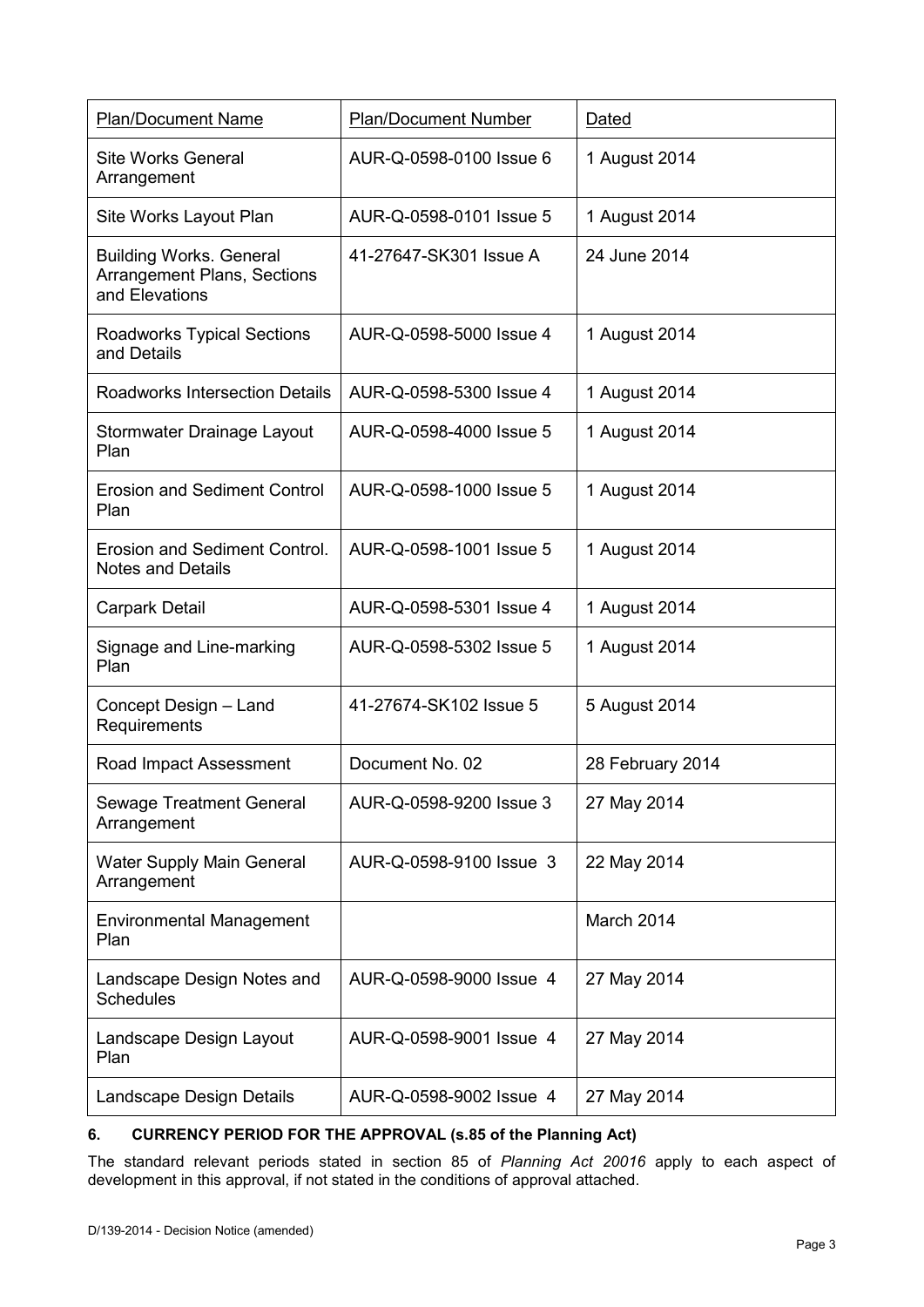#### **7. STATEMENT OF REASONS**

| <b>Description of the</b><br>development | The proposed development is for a Minor Change to Development Permit<br>D/139-2014 for a Material Change of Use for a Transport Terminal                                                                                                                                                                                                                        |  |
|------------------------------------------|-----------------------------------------------------------------------------------------------------------------------------------------------------------------------------------------------------------------------------------------------------------------------------------------------------------------------------------------------------------------|--|
| <b>Reasons for Decision</b>              | The proposed change does not compromise the strategic framework in<br>a)<br>the Rockhampton Region Planning Scheme 2015;                                                                                                                                                                                                                                        |  |
|                                          | Assessment of the development against the relevant zone purpose,<br>b)<br>planning scheme codes and planning scheme policies demonstrates<br>that the proposed development will not cause significant adverse<br>impacts on the surrounding natural environment, built environment and<br>infrastructure, community facilities, or local character and amenity; |  |
|                                          | The proposed development does not compromise the relevant State<br>C)<br>Planning Policy; and                                                                                                                                                                                                                                                                   |  |
|                                          | On balance, the application should be approved because the<br>d)<br>circumstances favour Council exercising its discretion to approve the<br>application even though the development does not comply with an<br>aspect of the assessment benchmarks.                                                                                                            |  |
| <b>Assessment</b><br><b>Benchmarks</b>   | The proposed development was assessed against the following assessment<br>benchmarks:                                                                                                                                                                                                                                                                           |  |
|                                          | High Impact Industry Zone Code;                                                                                                                                                                                                                                                                                                                                 |  |
|                                          | Access, Parking and Transport Code;                                                                                                                                                                                                                                                                                                                             |  |
|                                          | <b>Bushfire Hazard Overlay Code;</b><br>$\bullet$                                                                                                                                                                                                                                                                                                               |  |
|                                          | Landscape Code;<br>$\bullet$                                                                                                                                                                                                                                                                                                                                    |  |
|                                          | Special Management Area Overlay Code;<br>$\bullet$                                                                                                                                                                                                                                                                                                              |  |
|                                          | Stormwater Management Code;                                                                                                                                                                                                                                                                                                                                     |  |
|                                          | Waste Management Code; and                                                                                                                                                                                                                                                                                                                                      |  |
|                                          | Water and Sewer Code.                                                                                                                                                                                                                                                                                                                                           |  |
| <b>Matters prescribed by</b>             | The State Planning Policy - Part E;<br>$\bullet$                                                                                                                                                                                                                                                                                                                |  |
| regulation                               | The Central Queensland Regional Plan;<br>$\bullet$                                                                                                                                                                                                                                                                                                              |  |
|                                          | The Rockhampton Region Planning Scheme 2015;<br>$\bullet$                                                                                                                                                                                                                                                                                                       |  |
|                                          | The common material, being the material submitted with the<br>application.                                                                                                                                                                                                                                                                                      |  |

#### **8. RIGHTS OF APPEAL**

The rights of an applicant to appeal to a tribunal or the Planning and Environment Court against a decision about a development application are set out in chapter 6, part 1 of the *Planning Act 2016*. For particular applications, there may also be a right to make an application for a declaration by a tribunal (see chapter 6, part 2 of the *Planning Act 2016).*

#### *Appeal by an applicant*

An applicant for a development application may appeal to the Planning and Environment Court against the following:

- the refusal of all or part of the development application
- a provision of the development approval
- the decision to give a preliminary approval when a development permit was applied for
- a deemed refusal of the development application.

An applicant may also have a right to appeal to the Development tribunal. For more information, see schedule 1 of the *Planning Act 2016*.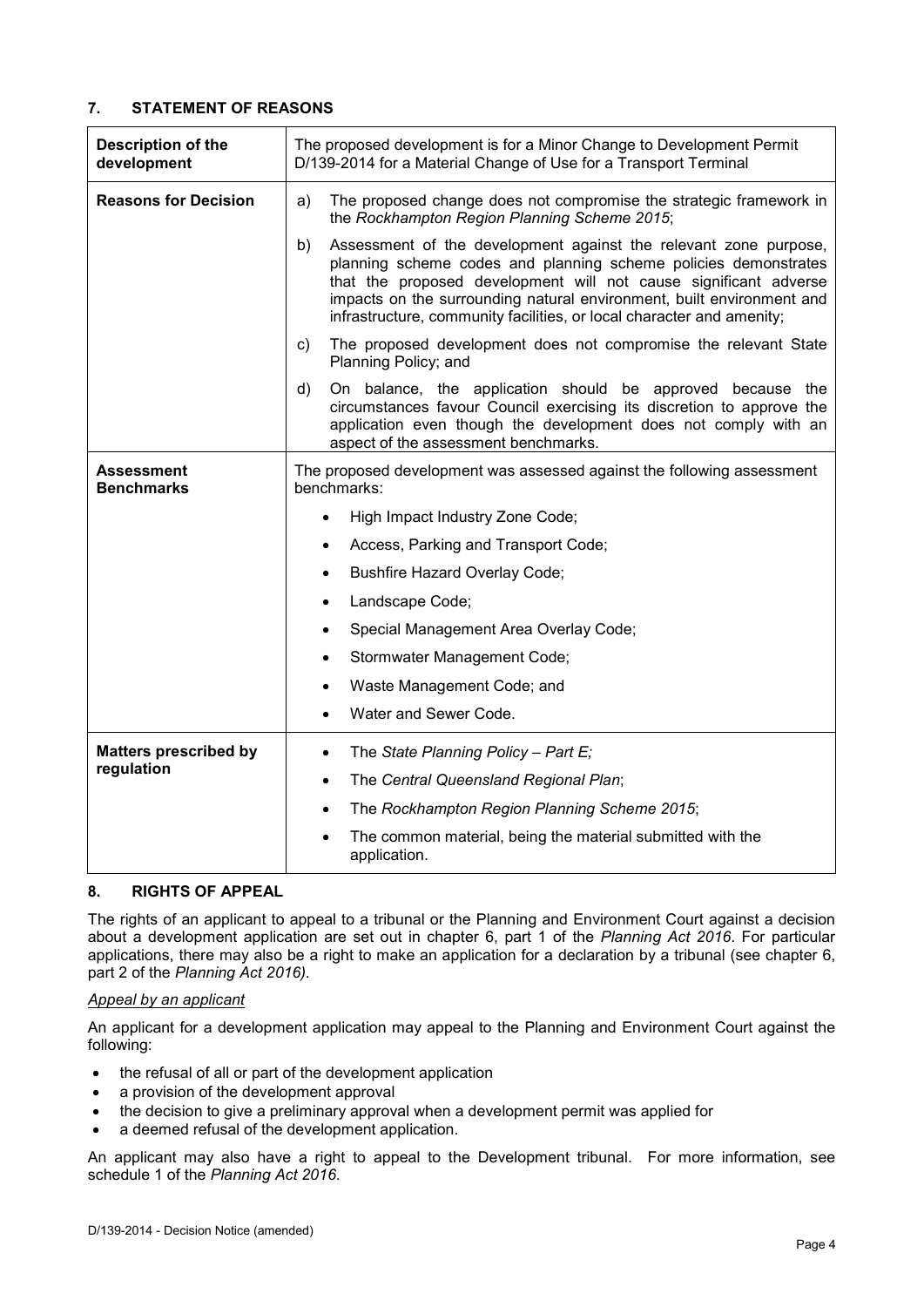The timeframes for starting an appeal in the Planning and Environment Court are set out in section 229 of the *Planning Act 2016*.

**Attachment 2** is an extract from the *Planning Act 2016* that sets down the applicant's appeal rights and the appeal rights of a submitter.

#### **9. WHEN THE DEVELOPMENT APPROVAL TAKES EFFECT**

This development approval takes effect:

- From the time the decision notice is given – if there is no submitter and the applicant does not appeal the decision to the court.

Or

- When the submitter's appeal period ends – if there is a submitter and the applicant does not appeal the decision to the court.

Or

Subject to the decision of the court, when the appeal is finally decided  $-$  if an appeal is made to the court.

#### **10. ORIGINAL DECISION ASSESSMENT MANAGER**

| Name: | Tarnya Fitzgibbon<br><b>COORDINATOR</b><br>DEVELOPMENT ASSESSMENT | Date: 9 September 2014 |
|-------|-------------------------------------------------------------------|------------------------|
|       |                                                                   |                        |

#### **11. ASSESSMENT MANAGER**

| Name: | Tarnya Fitzgibbon<br><b>COORDINATOR</b> | Signature: | Date: 22 October 2020 |
|-------|-----------------------------------------|------------|-----------------------|
|       | DEVELOPMENT ASSESSMENT                  |            |                       |

C/C Department of State Development, Manufacturing, Infrastructure and Planning- [RockhamptonSARA@dsdmip.qld.gov.au](mailto:RockhamptonSARA@dsdmip.qld.gov.au)

#### **Attachment 1 – Conditions of the approval**

*Part 1* **–** *Conditions imposed by the assessment manager [Note: where a condition is imposed about infrastructure under Chapter 4 of the Planning Act 2016, the relevant provision of the Act under which this condition was imposed must be specified.]*

#### *Part 2 – Conditions required by the referral agency response*

#### **Attachment 2—Extract on appeal rights**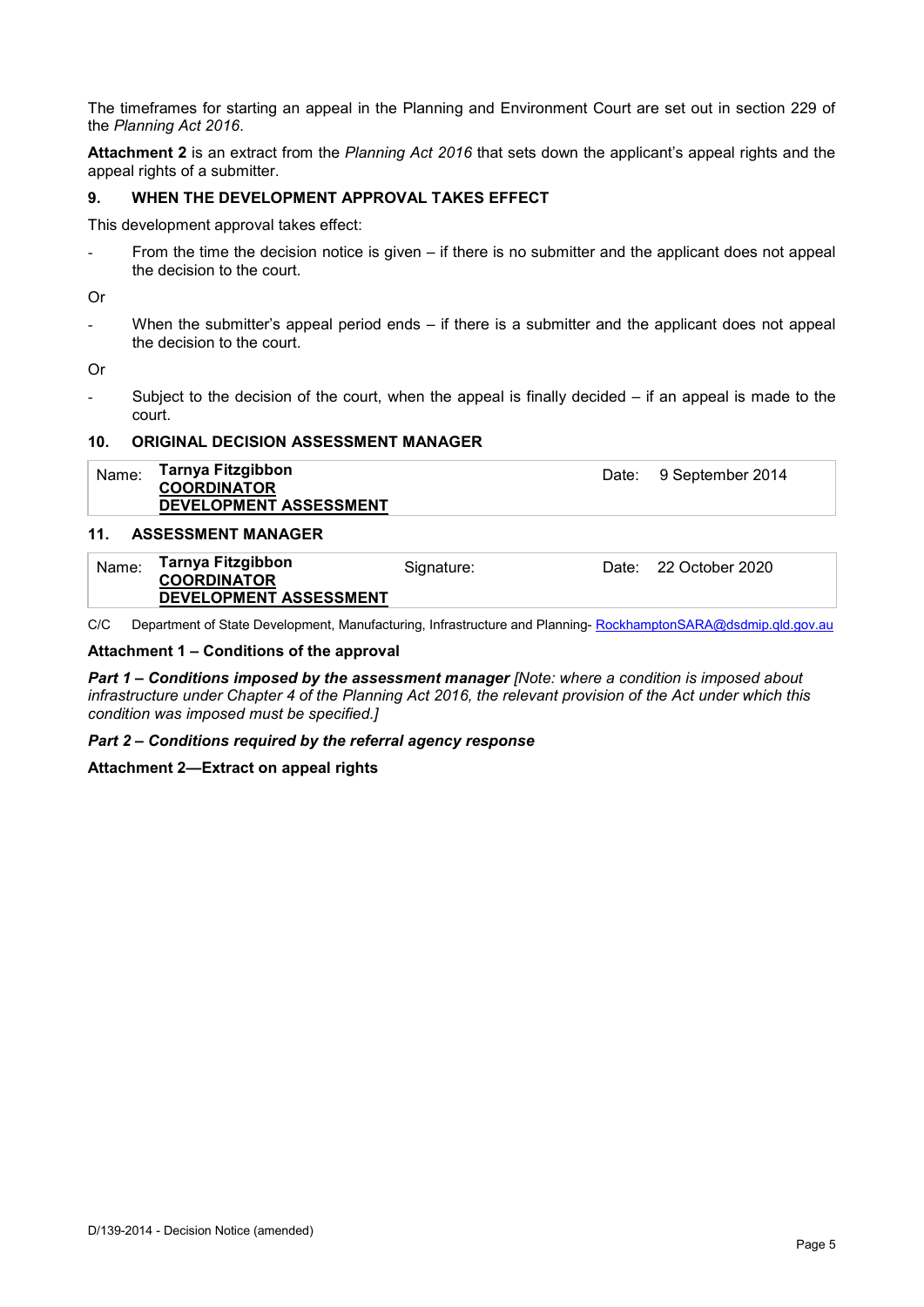

# **Attachment 1 – Part 1**

# **Rockhampton Regional Council Conditions**

*PLANNING ACT 2016*

# 1.0 ADMINISTRATION

- 1.1 The Developer is responsible for ensuring compliance with this approval and the Conditions of the approval by an employee, agent, contractor or invitee of the Developer.
- 1.2 Where these Conditions refer to "Council" in relation to requiring Council to approve or to be satisfied as to any matter, or conferring on the Council a function, power or discretion, that role of the Council may be fulfilled in whole or in part by a delegate appointed for that purpose by the Council.
- 1.3 All conditions of this approval must be undertaken and completed to the satisfaction of Council, at no cost to Council.
- 1.4 All conditions, works, or requirements of this approval must be undertaken and completed prior to the commencement of the use, unless otherwise stated.
- 1.5 Where applicable, infrastructure requirements of this approval must be contributed to the relevant authorities, at no cost to Council prior to the commencement of the use, unless otherwise stated.
- 1.6 The following further Development Permits must be obtained prior to the commencement of any works associated with their purposes:
	- 1.6.1 Reconfiguring a Lot.
	- 1.6.2 Operational Works:
		- (i) Road Works;
		- (ii) Access and Parking Works;
		- (iii) Water Works;
		- (iv) Stormwater Works;
		- (v) Roof and Allotment Drainage Works; and
		- (vi) Site Works.
	- 1.6.3 Plumbing and Drainage Works; and
	- 1.6.4 Building Works.
- 1.7 All Development Permits for Plumbing and Drainage Works must be obtained prior to the issue of a Development Permit for Building Works.
- 1.8 Unless otherwise stated, all works must be designed, constructed and maintained in accordance with the relevant Council policies, guidelines and standards.
- 1.9 All engineering drawings/specifications, design and construction works must comply with the requirements of the relevant *Australian Standards* and must be approved, supervised and certified by a Registered Professional Engineer of Queensland.

# 2.0 APPROVED PLANS AND DOCUMENTS

2.1 The approved development must be completed and maintained generally in accordance with the approved plans and documents, except where amended by the conditions of this permit:

| <b>Plan/Document Name</b>                                  | <b>Plan/Document Number</b> | Dated             |
|------------------------------------------------------------|-----------------------------|-------------------|
| <b>Administration Building</b><br><b>Proposed Location</b> | 41-27647-SK700 Issue 3      | 22 September 2014 |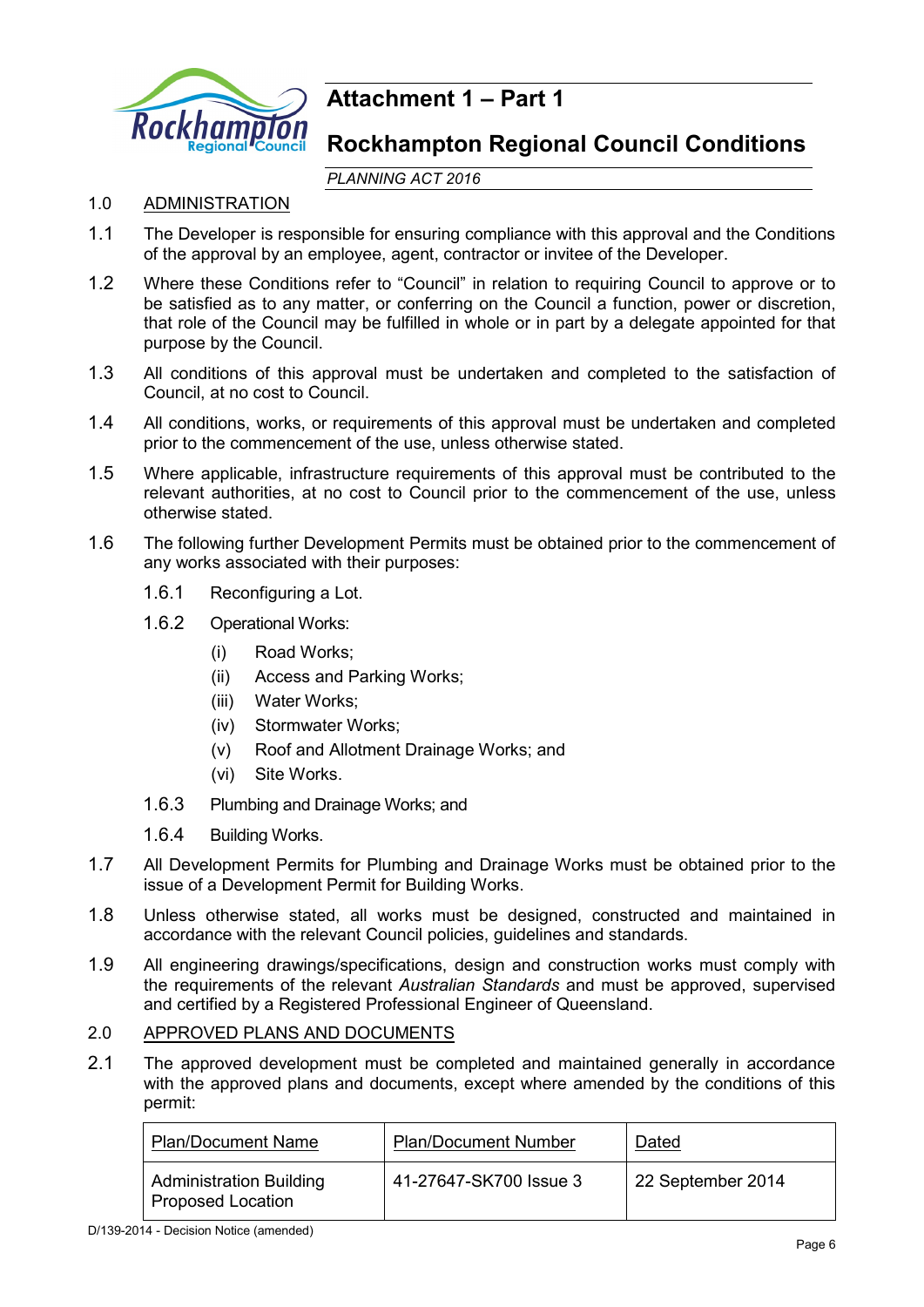| <b>Plan/Document Name</b>                                                              | <b>Plan/Document Number</b> | Dated            |
|----------------------------------------------------------------------------------------|-----------------------------|------------------|
| 8.4x6.2m Office Floor Plan                                                             | 81641-MPS-02, Revision 01   | 29 July 2020     |
| Site Works General<br>Arrangement                                                      | AUR-Q-0598-0100 Issue 6     | 1 August 2014    |
| Site Works Layout Plan                                                                 | AUR-Q-0598-0101 Issue 5     | 1 August 2014    |
| <b>Building Works. General</b><br><b>Arrangement Plans, Sections</b><br>and Elevations | 41-27647-SK301 Issue A      | 24 June 2014     |
| <b>Roadworks Typical Sections</b><br>and Details                                       | AUR-Q-0598-5000 Issue 4     | 1 August 2014    |
| Roadworks Intersection<br><b>Details</b>                                               | AUR-Q-0598-5300 Issue 4     | 1 August 2014    |
| Stormwater Drainage Layout<br>Plan                                                     | AUR-Q-0598-4000 Issue 5     | 1 August 2014    |
| <b>Erosion and Sediment</b><br><b>Control Plan</b>                                     | AUR-Q-0598-1000 Issue 5     | 1 August 2014    |
| <b>Erosion and Sediment</b><br><b>Control. Notes and Details</b>                       | AUR-Q-0598-1001 Issue 5     | 1 August 2014    |
| <b>Carpark Detail</b>                                                                  | AUR-Q-0598-5301 Issue 4     | 1 August 2014    |
| Signage and Line-marking<br>Plan                                                       | AUR-Q-0598-5302 Issue 5     | 1 August 2014    |
| Concept Design - Land<br>Requirements                                                  | 41-27674-SK102 Issue 5      | 5 August 2014    |
| Road Impact Assessment                                                                 | Document No. 02             | 28 February 2014 |
| <b>Sewage Treatment General</b><br>Arrangement                                         | AUR-Q-0598-9200 Issue 3     | 27 May 2014      |
| <b>Water Supply Main General</b><br>Arrangement                                        | AUR-Q-0598-9100 Issue 3     | 22 May 2014      |
| <b>Environmental Management</b><br>Plan                                                |                             | March 2014       |
| Landscape Design Notes and<br><b>Schedules</b>                                         | AUR-Q-0598-9000 Issue 4     | 27 May 2014      |
| Landscape Design Layout<br>Plan                                                        | AUR-Q-0598-9001 Issue 4     | 27 May 2014      |
| Landscape Design Details                                                               | AUR-Q-0598-9002 Issue 4     | 27 May 2014      |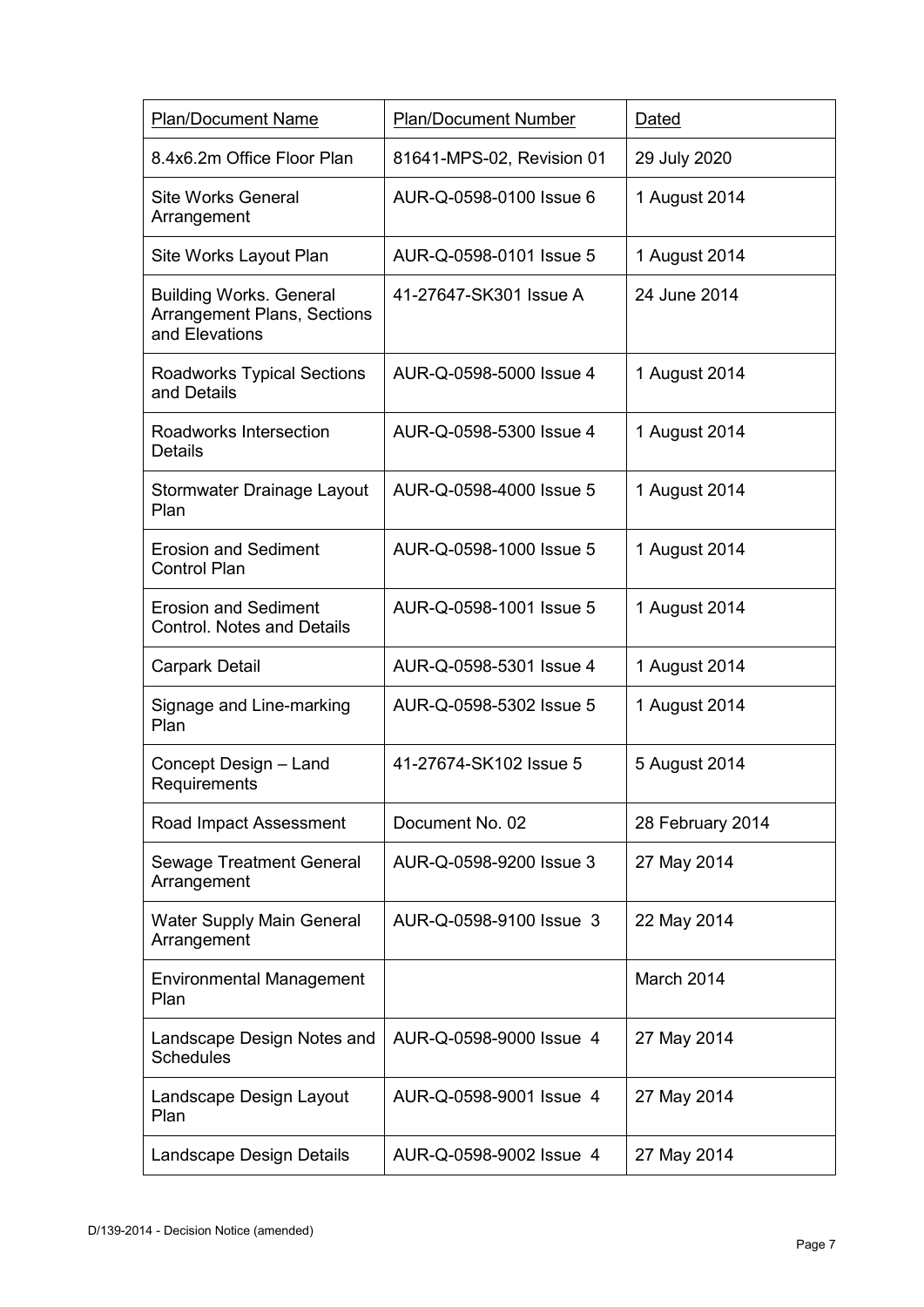- 2.2 Where there is any conflict between the conditions of this approval and the details shown on the approved plans and documents, the conditions of approval must prevail.
- 2.3 Where conditions require the above plans or documents to be amended, the revised document(s) must be submitted for endorsement by Council prior to the submission of a Development Application for Operational Works.

### 3.0 ROAD WORKS

- 3.1 A Development Permit for Operational Works (road works) must be obtained prior to the commencement of any road works on the site.
- 3.2 All works must be designed and constructed in accordance with the approved plans (refer to condition 2.1), *Capricorn Municipal Development Guidelines*, relevant *Australian Standards* and the provisions of a Development Permit for Operational Works (road works).
- 3.3 The Developer must provide and install signage required to reduce the posted speed limit on Power Station Road to sixty kilometres per hour (60km/hr) in the vicinity of the subject development, in accordance with the approved plans (refer to condition 2.1).
- 3.4 Any application for Operational Works (road works) must include a Road Safety Audit for the access to the subject development from Power Station Road in accordance with the recommendations in the Road Impact Assessment (refer to condition 2.1).
- 3.5 All pathways and access ramps must be designed and constructed in accordance with *Australian Standard AS1428 "Design for Access and Mobility"*. All pathways located within a road reserve or public use land must be provided with public space lighting in accordance with *Australian Standard AS1158 "Lighting for Roads and Public Spaces"*.
- 3.6 Traffic signs and pavement markings must be provided in accordance with the *Manual of Uniform Traffic Control Devices – Queensland*. Where necessary, existing traffic signs and pavement markings must be modified in accordance with the *Manual of Uniform Traffic Control Devices – Queensland*.
- 3.7 Any retaining structures within road reserves must not be constructed unless approved as part of a Development Permit for Operational Works (road works). Retaining walls must be wholly contained within the proposed private allotments and not be constructed as Councilowned infrastructure.
- 3.8 Any retaining structures above one metre in height must be separately approved for structural adequacy by a Registered Professional Engineer of Queensland at design submission and certified on completion of construction for compliance with the design.

A detailed inspection and 'as constructed' record must be provided to Council by a Registered Professional Engineer of Queensland, prior to acceptance of the works, including certification that the wall's foundation ground conditions nominated in the design were inspected and achieved during construction.

The approved design and/or construction of the retaining walls must not be modified or altered without Council's prior written approval.

- 3.9 Unimpeded access to the existing rail underpass must be available at all times in accordance with the approved plans (refer to condition 2.1).
- 3.10 A thirty (30) metre wide road reserve must be dedicated through the lot prior to commencement of the use. The road reserve must provide practical connection from E Williams Road to Power Station Road generally in accordance with the approved plans (refer to condition 2.1). This non-trunk infrastructure is conditioned under section 665 of the *Sustainable Planning Act 2009.*

# 4.0 ACCESS AND PARKING WORKS

4.1 A Development Permit for Operational Works (access and parking works) must be obtained prior to the commencement of any access and parking works on the site.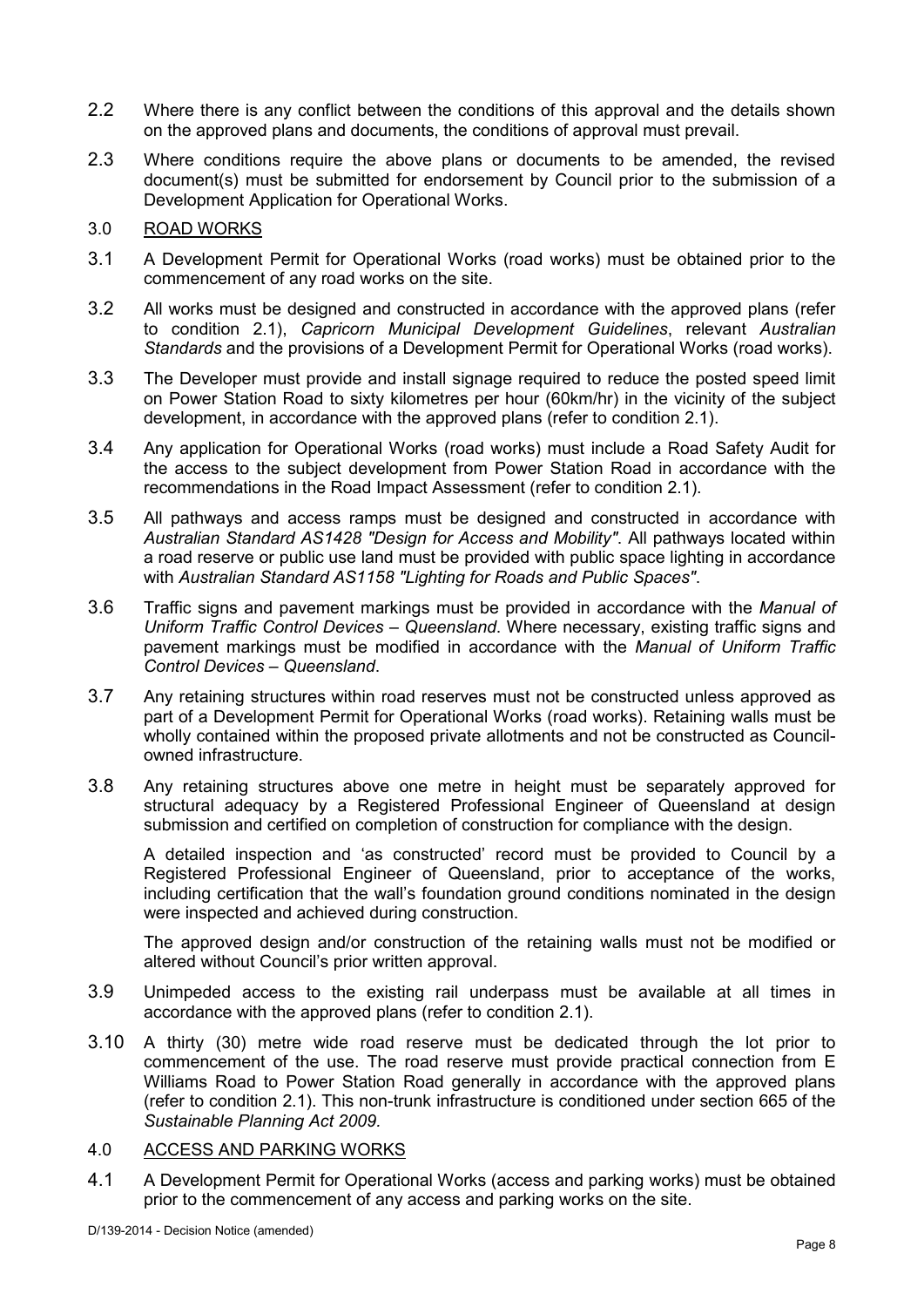- 4.2 All works must be designed and constructed in accordance with the approved plans (refer to condition 2.1), *Capricorn Municipal Development Guidelines*, *Australian Standard AS2890 "Parking Facilities"* and the provisions of a Development Permit for Operational Works (access and parking works).
- 4.3 All parking spaces, access driveway(s), and vehicular manoeuvring areas associated with the development must be concrete paved or asphalted.
- 4.4 A new access to the development must be provided in accordance with the approved plans (refer to condition 2.1).
- 4.5 All vehicles must ingress and egress the development in a forward gear.
- 4.6 Adequate sight distances must be provided for all ingress and egress movements at the access driveways in accordance with *Australian Standard 2890.2 "Parking Facilities - Off Street Commercial Facilities"*.
- 4.7 Universal access parking spaces must be provided in accordance with *Australian Standard AS2890.6 "Parking Facilities - Off-Street parking for people with disabilities".*
- 4.8 Any application for a Development Permit for Operational Works (access and parking works) must be accompanied by detailed and scaled plans which demonstrate the turning movements/swept paths of the largest vehicle to access the site including refuse collection vehicles.
- 4.9 All vehicle operations associated with the development must be directed by suitable directional, informative, regulatory or warning signs in accordance with *Australian Standard AS1742.1 "Manual of Uniform Traffic Control Devices"* and *Australian Standard AS2890.1 "Parking Facilities – Off-street Car Parking"*.
- 4.10 Road signage and pavement markings must be installed in accordance with the *Australian Standard AS1742.1 "Manual of Uniform Traffic Control Devices".*
- 4.11 All vehicle operation areas must be illuminated in accordance with the requirements of *Australian Standard AS1158* "*Lighting for Roads and Public Spaces"*.
- 4.12 All internal pedestrian pathways must be designed and constructed in accordance with *Australian Standard AS1428 "Design for Access and Mobility"*.

### 5.0 WATER WORKS

- 5.1 A Development Permit for Operational Works (water works) must be obtained prior to the commencement of any water works on the site.
- 5.2 All works must be designed and constructed in accordance with the approved plans (refer to condition 8.1), *Capricorn Municipal Development Guidelines*, *Water Supply (Safety and Reliability) Act*, *Plumbing and Drainage Act,* and the provisions of a Development Permit for Operational Works (water works).
- 5.3 A Development Permit for Operational Works (water works) is required for water works along Power Station Road and E Williams Road. This non-trunk infrastructure is conditioned under section 665 of the *Sustainable Planning Act 2009*.
- 5.4 The proposed water infrastructure along Power Station Road and E Williams Road must be privately owned and maintained at no cost to Council.
- 6.0 PLUMBING AND DRAINAGE WORKS
- 6.1 All internal plumbing and sanitary drainage works must be in accordance with regulated work under the *Plumbing and Drainage Act* and Council's Plumbing and Drainage Policies.
- 6.2 On-site sewage treatment and disposal must be provided in accordance with the *Queensland Plumbing and Wastewater Code* and Council's Plumbing and Drainage Policies.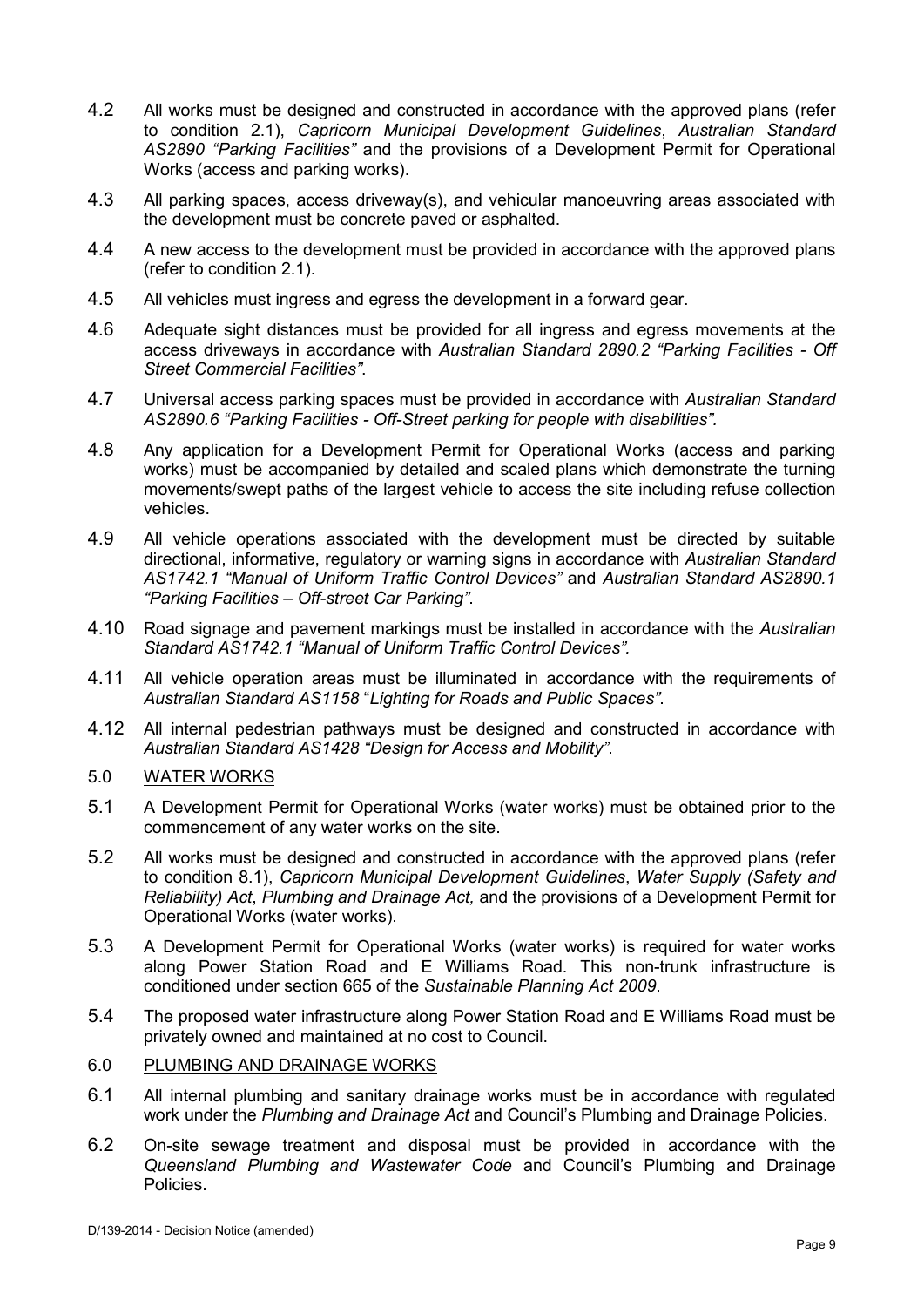- 6.3 Arrestor traps must be provided on any non-domestic discharges to protect the on-site sewerage facilities.
- 6.4 The on-site sewage treatment and disposal area must not be located within the water course or drainage channel and must not conflict with the separation distance as detailed in the *Queensland Plumbing and Wastewater Code*.
- 6.5 A Site Evaluation Report in accordance with the *Queensland Plumbing and Wastewater Code* for on-site sewage must be submitted with the Plumbing and Drainage application for the Building.
- 6.6 On-site water supply for domestic and fire fighting purposes must be provided. The domestic and fire fighting protection must be certified by a hydraulic engineer or other suitably qualified person.

### 7.0 STORMWATER WORKS

- 7.1 A Development Permit for Operational Works (stormwater works) must be obtained prior to the commencement of any stormwater works on the site. This non-trunk infrastructure is conditioned under section 665 of the *Sustainable Planning Act 2009*.
- 7.2 All stormwater drainage works must be designed and constructed in accordance with the approved plans (refer to condition 2.1), *Queensland Urban Drainage Manual*, *Capricorn Municipal Development Guidelines*, sound engineering practice and the provisions of a Development Permit for Operational Works (stormwater works).
- 7.3 All stormwater must drain to a demonstrated lawful point of discharge and must not adversely affect adjoining land or infrastructure in comparison to the pre-development condition by way of blocking, altering or diverting existing stormwater runoff patterns or have the potential to cause damage to other infrastructure.
- 7.4 The Operational Works (stormwater works) application must include an assessment of how the development meets the water quality objectives of the *State Planning Policy 2014.*
- 7.5 The proposed development must achieve no increase in peak stormwater runoff for a selected range of storm events up to and including the one in one hundred year storm event (100 year Average Recurrence Interval) for the post development condition.
- 7.6 Each allotment must be designed so as to be flood free in a one in one hundred year flood event (100 year Average Recurrence Interval).
- 7.7 Easements must be provided over all land assessed to be within the one in one hundred year flood event (100 year Average Recurrence Interval) inundation area.
- 7.8 Any application for a Development Permit for Operational Works (stormwater works) must be accompanied by a detailed Stormwater Management Plan, prepared and certified by a Registered Professional Engineer of Queensland. The Stormwater Management Plan must clearly demonstrate that:
	- 7.8.1 all content of the stormwater management plan is in accordance with the *Queensland Urban Drainage Manual*, *Capricorn Municipal Development Guidelines* and sound engineering practice;
	- 7.8.2 the Stormwater discharge is to a lawful point of discharge in accordance with the *Queensland Urban Drainage Manual;*
	- 7.8.3 identification of drainage catchment and drainage sub-catchment areas are included for the pre-development and post-development scenarios including a suitably scaled stormwater master plan showing the aforementioned catchment details and lawful point(s) of discharge that comply with the requirements of the *Queensland Urban Drainage Manual;*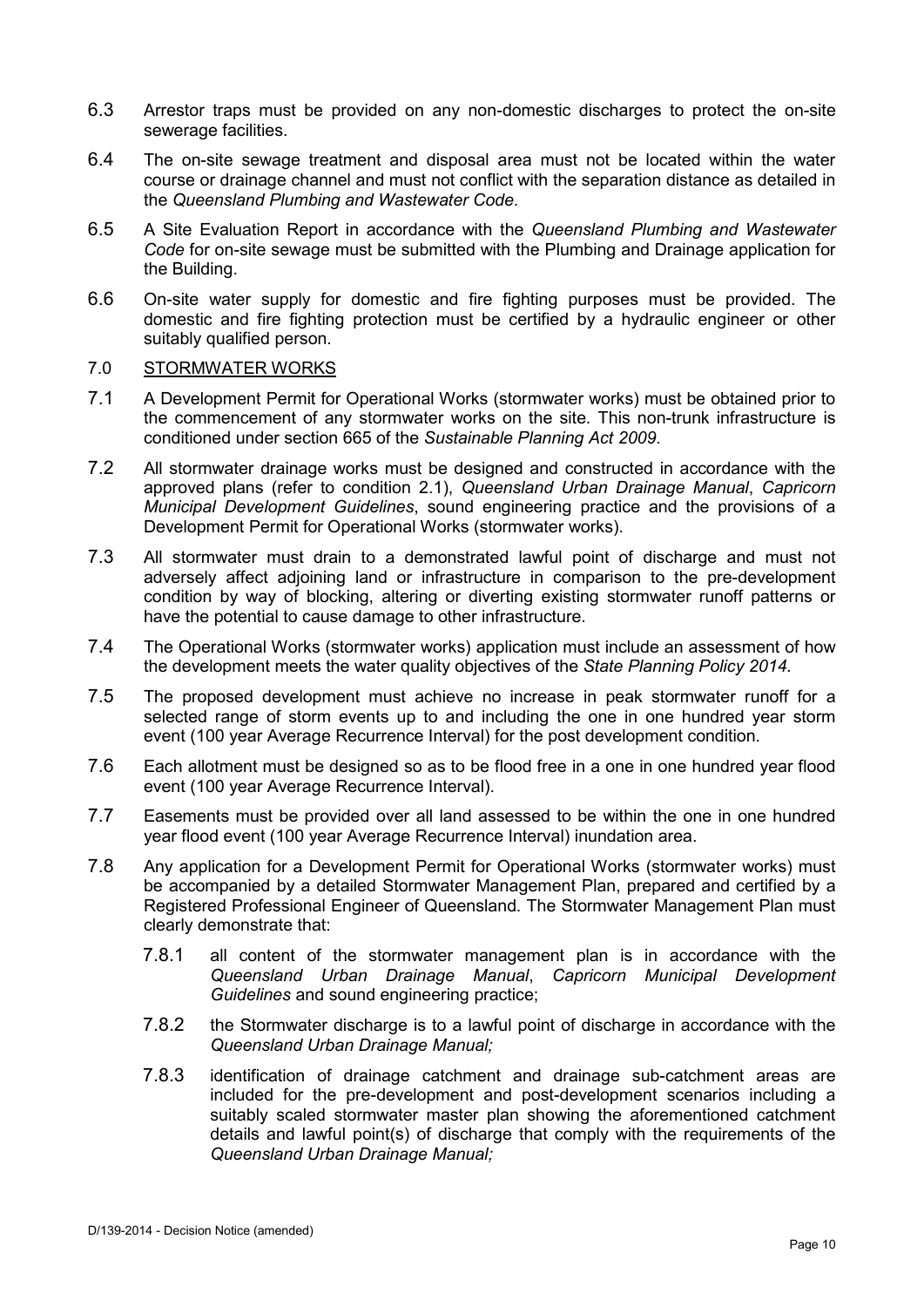- 7.8.4 an assessment of the peak discharges for all rainfall events up to and including the one in one hundred year rainfall event (100 year Average Recurrence Interval) is included for the pre-development and post-development scenarios;
- 7.8.5 each part of the lot is self-draining;
- 7.8.6 the volume of detention is sufficient to attenuate the peak discharge from the site to ensure non-worsening for a range of design rainfall events up to and including the 100 year Average Recurrence Interval (ARI) event, in accordance with the provisions of the *Queensland Urban Drainage Manual*;
- 7.8.7 the potential pollutants in stormwater discharged from the site are managed in accordance with current best industry practices and in accordance with *State Planning Policy 2014;*
- 7.8.8 the stormwater management plan is accompanied by full calculations; including electronic modelling files from industry standard modelling software, (including both electronic model files and results files) and all details of the modelling assumptions to support both the proposed water quantity and quality management strategy; and
- 7.8.9 it includes detailed engineering plans with details of any new drainage systems, or the amendment and upgrading of exiting drainage systems to implement the proposed drainage strategy.

# 8.0 ROOF AND ALLOTMENT DRAINAGE WORKS

- 8.1 A Development Permit for Operational Works (roof and allotment drainage works) must be obtained prior to the commencement of any drainage works on the site.
- 8.2 All roof and allotment drainage must be in accordance with the requirements of the *Queensland Urban Drainage Manual* and the *Capricorn Municipal Development Guidelines*.
- 8.3 All roof and allotment drainage must be discharged such that it does not restrict, impair or change the natural flow of runoff water or cause a nuisance to adjoining properties or infrastructure.
- 9.0 SITE WORKS
- 9.1 A Development Permit for Operational Works (site works) must be obtained prior to the commencement of any site works.
- 9.2 Any application for a Development Permit for Operational Works (site works) must be accompanied by an earthworks' plan which clearly identifies the following:
	- 9.2.1 the location of cut and/or fill;
	- 9.2.2 the type of fill to be used and the manner in which it is to be compacted;
	- 9.2.3 the quantum of fill to be deposited or removed and finished cut and/or fill levels;
	- 9.2.4 details of any proposed access routes to the site which are intended to be used to transport fill to or from the site; and
	- 9.2.5 the maintenance of access roads to and from the site so that they are free of all cut and/or fill material and cleaned as necessary.
- 9.3 All earthworks must be undertaken in accordance with *Australian Standards, AS3798 "Guidelines on Earthworks for Commercial and Residential Developments".*
- 9.4 Site works must be constructed such that they do not, at any time, in any way restrict, impair or change the natural flow of runoff water, or cause a nuisance or worsening to adjoining properties or infrastructure.
- 9.5 The structural design of all retaining walls above one (1) metre in height must be separately and specifically certified by a Registered Professional Engineer of Queensland as part of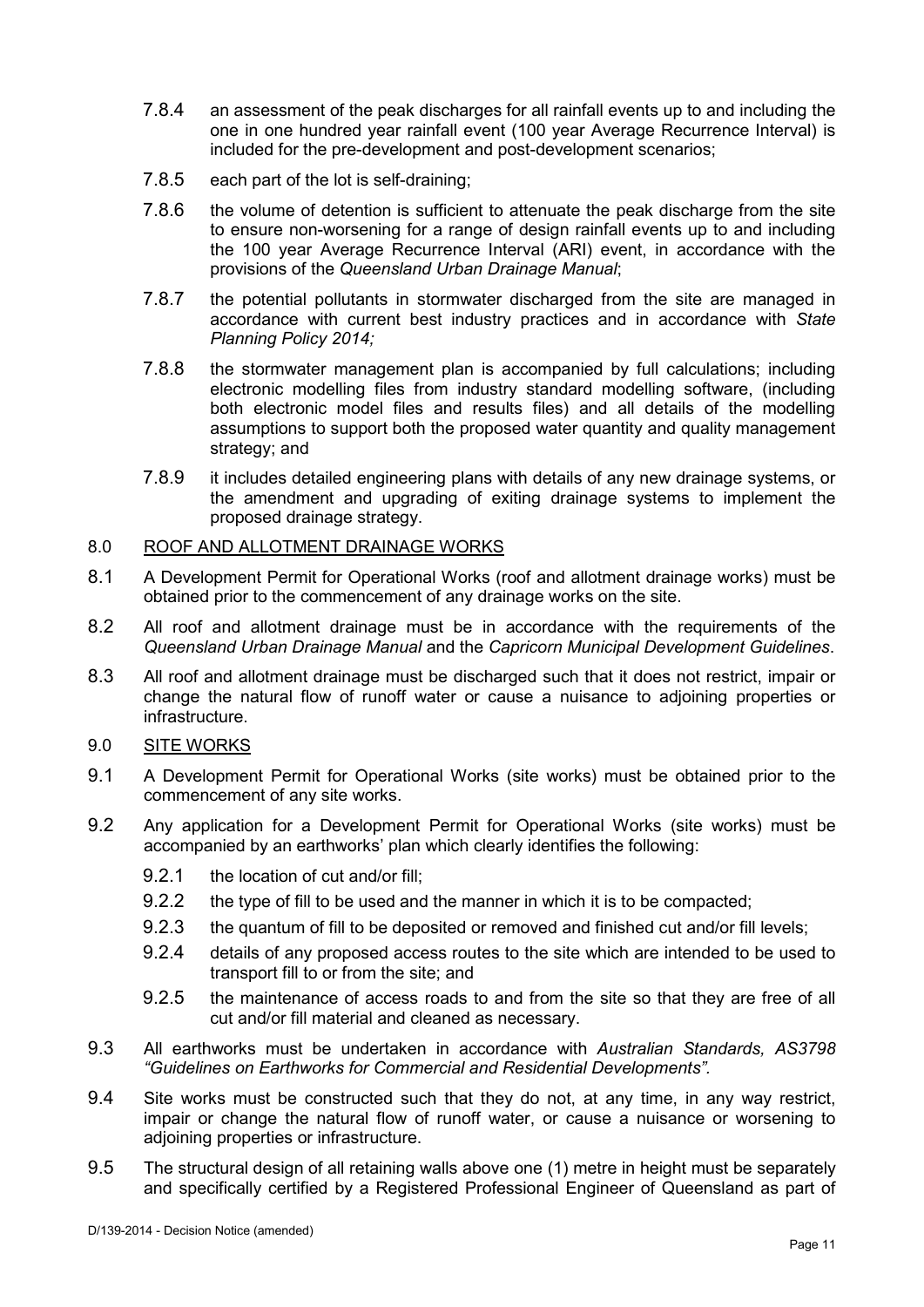the Operational Works submission. A Registered Professional Engineer of Queensland must on completion certify that all works are compliant with the approved design.

- 9.6 Vegetation must not be cleared unless and until written approval has been provided by Council. A Development Permit for Operational Works constitutes written approval, only for the purposes of clearing vegetation directly pertinent to the operational works which are the subject of the Development Permit. Details of vegetation proposed to be cleared should be provided as part of the Environmental Management Plan.
- 9.7 Any vegetation cleared or removed must be:
	- (i) mulched on-site and utilised on-site for landscaping purposes, in accordance with the landscaping plan approved by Council; or
	- (ii) removed for disposal at a location approved by Council;

within sixty (60) days of clearing. Any vegetation removed must not be burnt.

- 10.0 BUILDING WORKS
- 10.1 The structure must not be located within the on-site sewage treatment and disposal area or conflict with the separation distance as detailed in the *Queensland Plumbing and Wastewater Code*.
- 10.2 Any lighting devices associated with the development, such as sensory lighting, must be positioned on the development site and shielded so as not to cause glare or other nuisance to nearby residents and motorists. Night lighting must be designed, constructed and operated in accordance with *Australian Standard AS4282 "Control of the obtrusive effects of outdoor lighting"*.
- 10.3 Compliance with the *Environmental Protection (Waste Management) Regulation* for storage and collection of solid wastes. All waste storage areas must be:
	- 10.3.1 imperviously paved to accommodate all refuse containers and aesthetically screened from any frontage or adjoining property;
	- 10.3.2 sufficiently sized to accommodate commercial sized bins to be serviced by a commercial contractor plus clearances around the bins for manoeuvring and cleaning; and
	- 10.3.3 surrounded by at least a 1.8 metre high fence that obstructs from view the contents of the bin compound by any member of the public from any public place.

# 11.0 LANDSCAPING WORKS

- 11.1 All landscaping must be established generally in accordance with the approved plans (refer to condition 2.1). The landscaping must be constructed and/or established prior to the commencement of the use.
- 11.2 The landscaped areas must be subject to an ongoing maintenance and replanting programme.

#### 12.0 ELECTRICITY AND TELECOMMUNICATIONS

- 12.1 Electricity and telecommunication connections must be provided to the proposed development to the standards of the relevant authorities.
- 12.2 Evidence must be provided of a Telecommunications Infrastructure Provisioning Confirmation and Certificate of Electricity Supply with the relevant service providers to provide the use with telecommunication and live electricity connections, in accordance with the requirements of the relevant authorities prior to the commencement of the use.

#### 13.0 ASSET MANAGEMENT

13.1 Any alteration necessary to electricity, telephone, water mains, sewerage mains, and/or public utility installations resulting from the development or in connection with the development, must be at full cost to the Developer.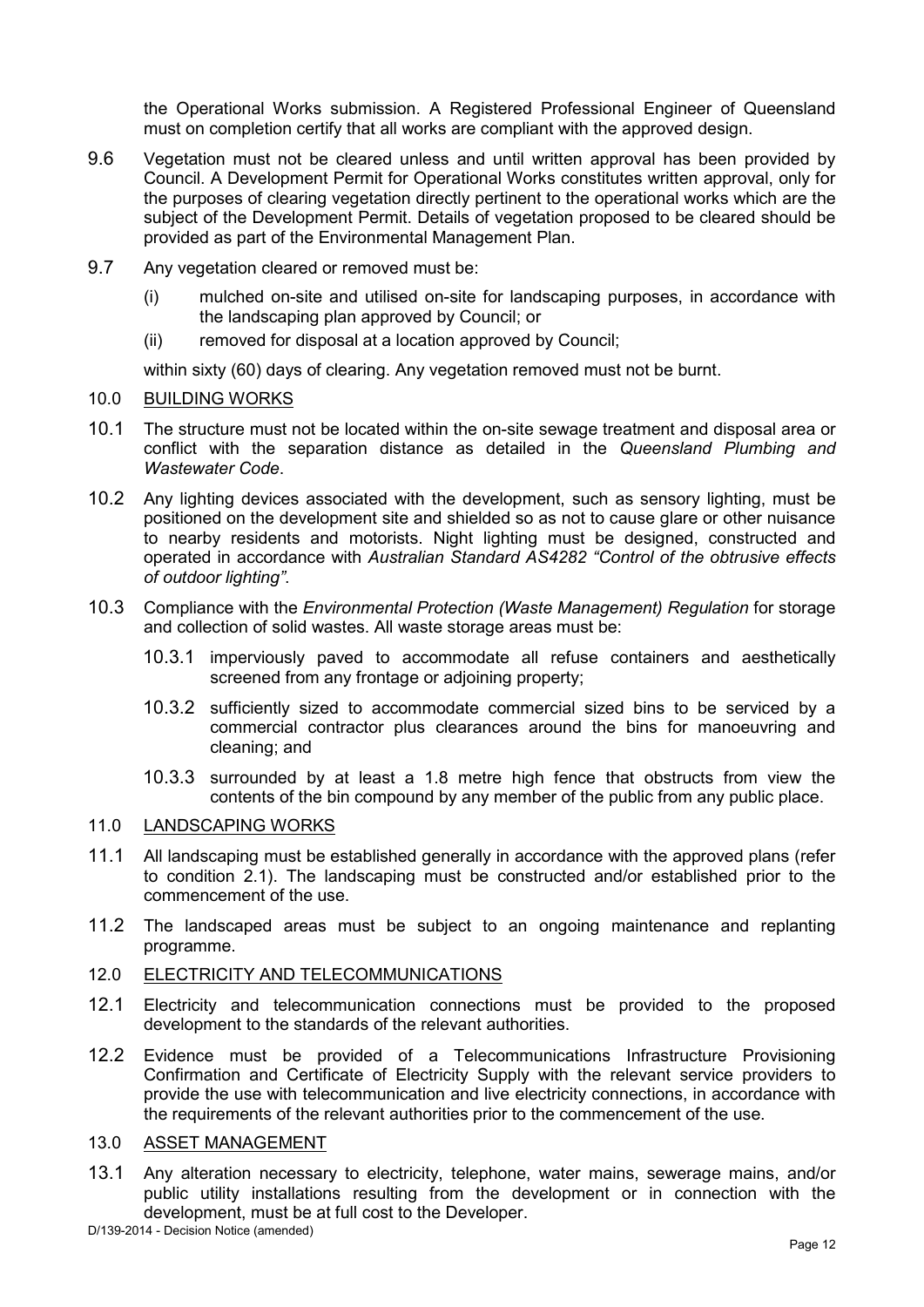13.2 Any damage to existing kerb and channel, pathway or roadway (including removal of concrete slurry from public land, pathway, roads, kerb and channel and stormwater gullies and drainage lines) which may occur during any works carried out in association with the approved development must be repaired. This must include the reinstatement of the existing traffic signs and pavement markings which may have been removed.

# 14.0 ENVIRONMENTAL

- 14.1 Any application for a Development Permit for Operational Works must be accompanied by an Erosion and Sediment Control Plan which addresses, but is not limited to, the following:
	- (i) objectives;
	- (ii) site location / topography;
	- (iii) vegetation;
	- (iv) site drainage;
	- (v) soils;
	- (vi) erosion susceptibility;
	- (vii) erosion risk;
	- (viii) concept;
	- (ix) design; and
	- (x) implementation, for the construction and post construction phases of work.
- 14.2 Implement and maintain the Erosion Control and Stormwater Control Management Plan onsite for the duration of the works, and until all exposed soil areas are permanently stabilised (for example, turfed, hydromulched, concreted, landscaped). The prepared Erosion Control and Stormwater Control Management Plan must be available on-site for inspection by Council Officers during those works.

#### 15.0 OPERATING PROCEDURES

- 15.1 All construction materials, waste, waste skips, machinery and contractors' vehicles must be located and stored or parked within the site. No storage of materials, parking of construction machinery or contractors' vehicles will be permitted in Power Station Road.
- 15.2 All waste storage areas must be kept in a clean, tidy condition in accordance with *Environmental Protection (Waste Management) Regulations*.
- 15.3 Contaminants/Wash-down must not be permitted to discharge into water courses, drainage lines or onto adjoining properties.
- 15.4 No washing of vehicles is permitted at this premises unless an approved wash down bay is built to prevent contamination of land and the stormwater system.
- 15.5 All chemical drum storage (including, but not limited to, oil or waste oil, paint, lacquers, thinners, adhesives and cleaning solvents) must be bunded so that the capacity of the bund is sufficient to contain at least one hundred per cent (100%) of the largest container plus twenty-five per cent (25%) of the total storage capacity.
- 15.6 When requested by Council noise monitoring must be undertaken and recorded within three (3) months, to investigate any complaint of nuisance caused by noise. The monitoring data, an analysis of the data and a report, including noise mitigation measures, must be provided to the administering authority within fourteen (14) days of the completion of the investigation.

Noise measurements must be compared with the acoustic quality objectives specified in the most recent edition of the *Environmental Protection (Noise) Policy* and noise monitoring conducted in accordance with the most recent edition of *Department of Environment and Heritage Protection Noise Measurement Manual.*

15.7 Noise, vibration, odour, dust, particulate matter and visible contaminants from the activity must not cause an environmental nuisance.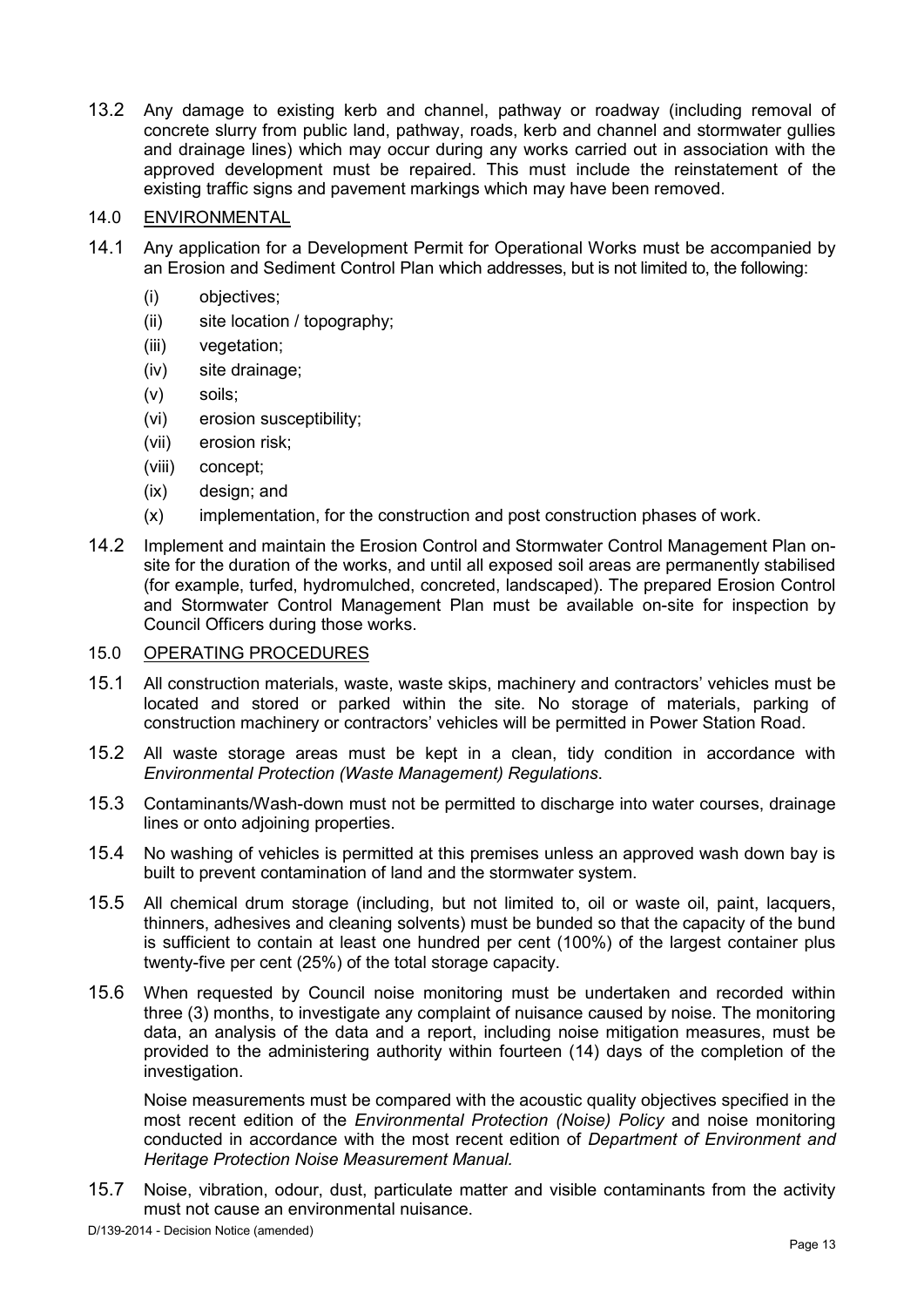- 15.8 Noise, dust, and vibration mitigation measures must be constructed and implemented in accordance with the approved Environmental Management Plan (refer to condition 2.1).
- 15.9 Any contaminant (including a waste) must not:
	- 15.9.1 be buried at the premises; or
	- 15.9.2 be in contact with soil at the premises; or
	- 15.9.3 directly or indirectly seep or penetrate into the soil or groundwater at the premises
- 15.10 No waste must be burnt or incinerated at the premises.
- 15.11 All regulated waste must only be removed from the premises by a licensed regulated waste transporter.
- 15.12 Where regulated waste is removed from the premises, the holder of this development approval must monitor and record the following:

15.12.1 the date, quantity and type of waste removed; and

15.12.2 name of the licensed regulated waste removalist and/or disposal operator; and

- 15.12.3 the intended treatment/disposal destination of the waste.
- 15.13 While carrying out an Activity, if a person becomes aware that serious or material environmental harm is caused or threatened by that activity or an associated activity, the person must notify their employer or Rockhampton Regional Council if the employer is not contactable.
- 15.14 An appropriate spill kit must be kept on-site for neutralising or decontaminating spills. The spill kit must be clearly identifiable, maintained regularly and stored in a central location that is easily accessible to employees. Staff must be adequately trained in the use of these materials. The spill kit may consist of:
	- (i) a bin with a tight-fitting lid, partially filled with non-combustible absorbent material such as vermiculite;
	- (ii) a broom, shovel, face shield, chemically-resistant boots and gloves; and
	- (iii) waste bags and ties.
- 15.15 All chemicals and other environmentally hazardous liquids must be contained within a covered, bunded storage area that has a volume of at least that of the largest container in the bund.
- 15.16 Any spillage of environmentally hazardous liquids or other materials must be cleaned up as quickly as practicable. Such spillage of waste and/or contaminants must not be hosed or swept to any stormwater drainage system, roadside gutter or waters.

# ADVISORY NOTES

#### NOTE 1. Aboriginal Cultural Heritage

It is advised that under *Section 23 of the Aboriginal Cultural Heritage Act 2003*, a person who carries out an activity must take all reasonable and practicable measures to ensure the activity does not harm Aboriginal Cultural Heritage (the "cultural heritage duty of care"). Maximum penalties for breaching the duty of care are listed in the Aboriginal Cultural Heritage legislation. The information on Aboriginal Cultural Heritage is available on the Department of Aboriginal and Torres Strait Islander and Multicultural Affairs website www.datsima.qld.gov.au

# NOTE 2. General Environmental Duty

General environmental duty under the *Environmental Protection Act* prohibits unlawful environmental nuisance caused by noise, aerosols, particles, dust, ash, fumes, light, odour or smoke beyond the boundaries of the property during all stages of the development including earthworks, construction and operation.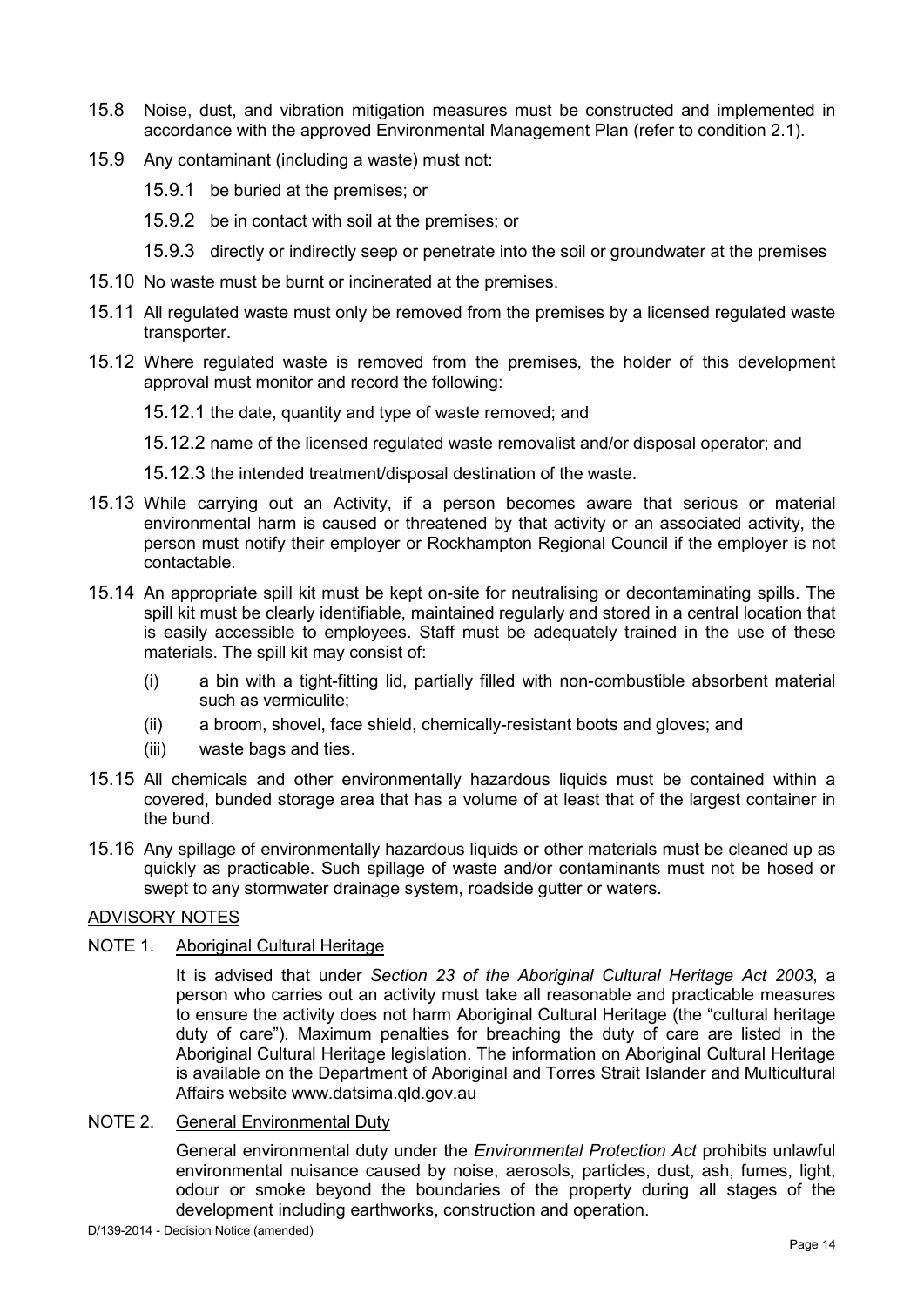### NOTE 3. General Safety Of Public During Construction

The *Work Health and Safety Act 2011* and *Manual of Uniform Traffic Control Devices* must be complied with in carrying out any construction works, and to ensure safe traffic control and safe public access in respect of works being constructed on a road.

#### NOTE 4. Infrastructure Charges Notice

Council has resolved not to issue an Infrastructure Charges Notice for this development because the new infrastructure charges arising from the development are less than the credits applicable for the new development.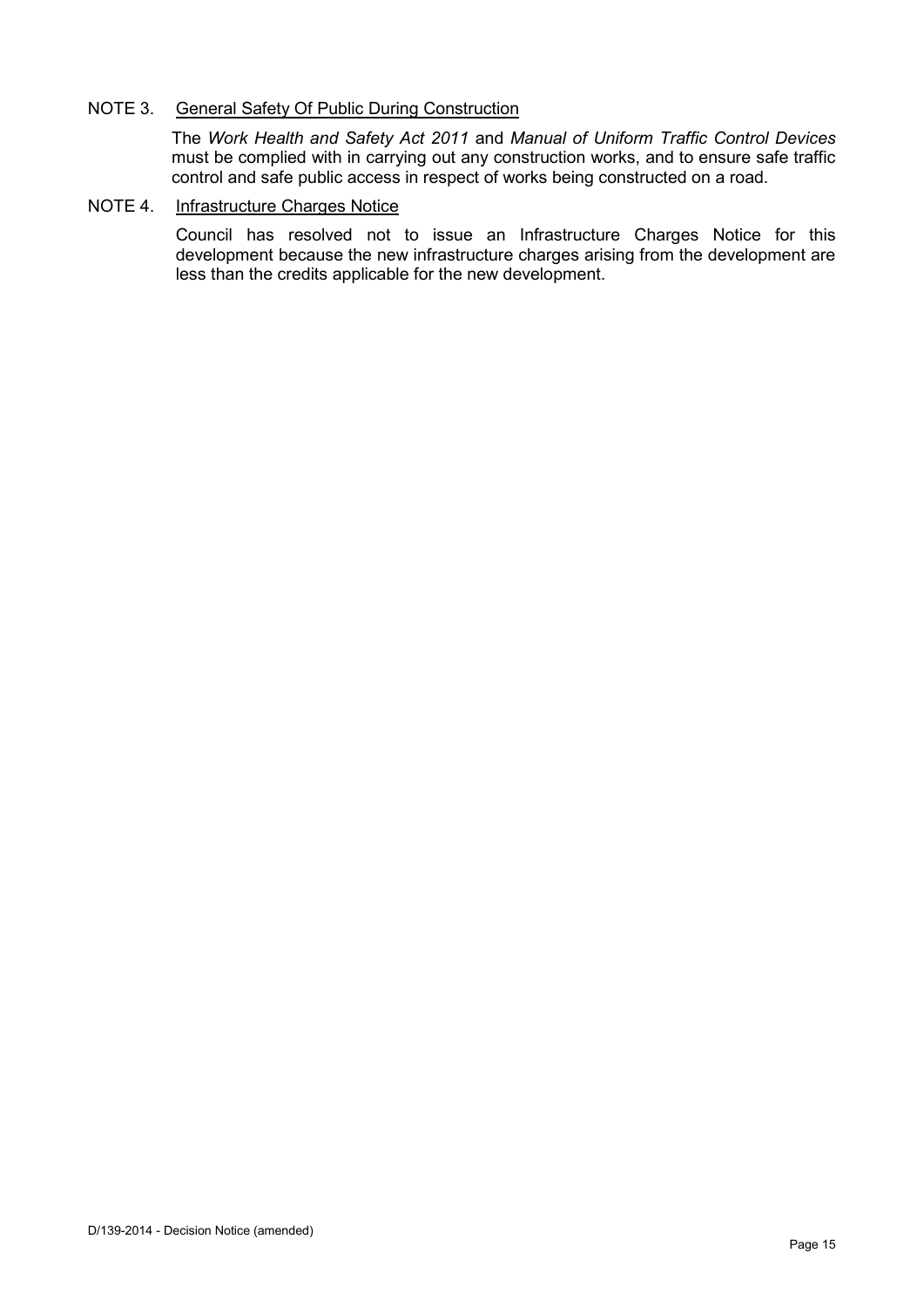

# **Attachment 1 – Part 2 Referral Agency Conditions – Department of Infrastructure, Local Government and Planning**

*PLANNING ACT 2016*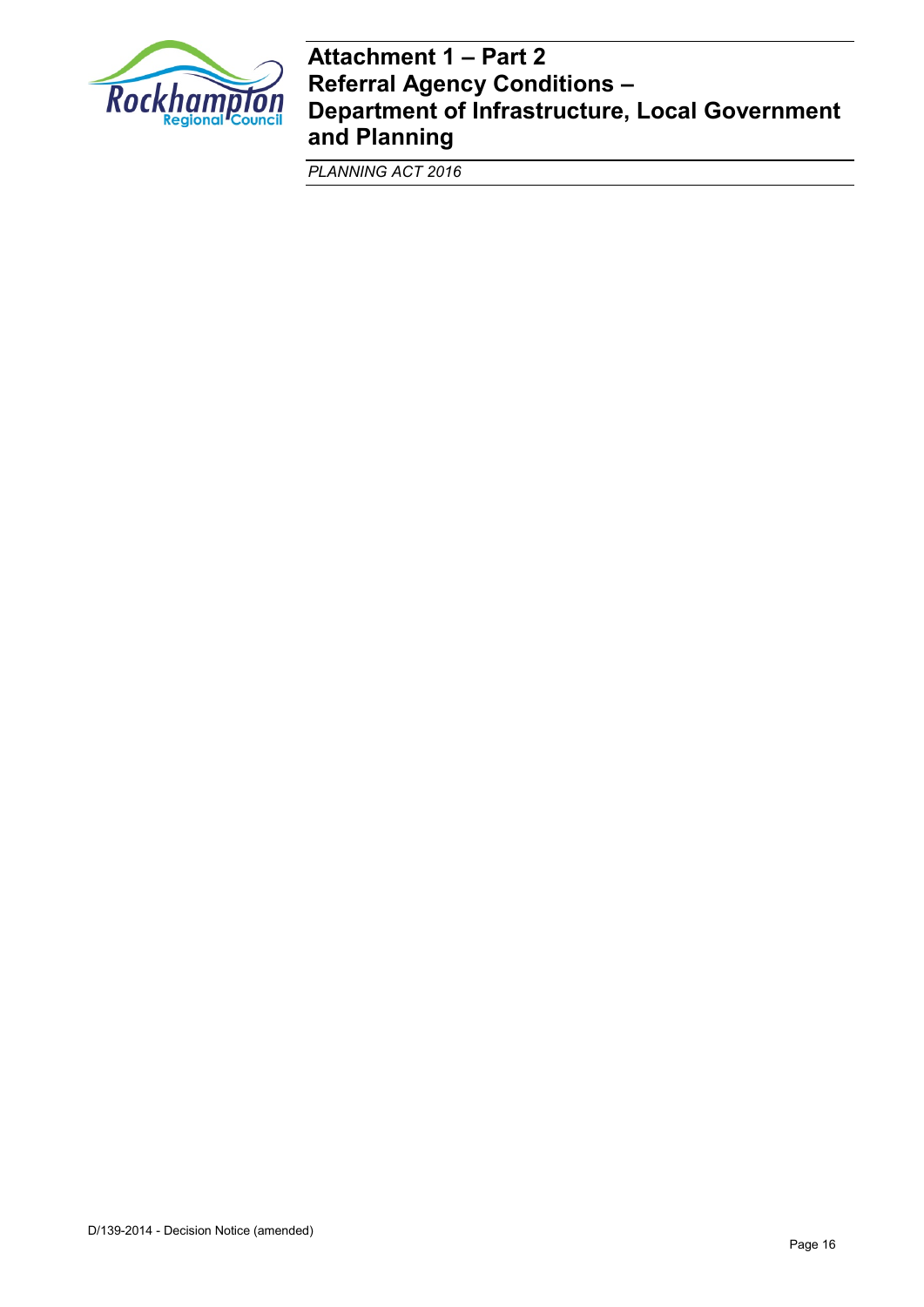

# **Attachment 2 - Appeal Rights**

*PLANNING ACT 2016*

The following is an extract from the *Planning Act 2016 (Chapter 6)*

#### *Appeal rights*

#### *229 Appeals to tribunal or P&E Court*

- (1) Schedule 1 states—
	- (a) matters that may be appealed to— (i)either a tribunal or the P&E Court; or (ii)only a tribunal; or
		- (iii)only the P&E Court; and
	- (b) the person—

(i)who may appeal a matter (the **appellant**); and (ii)who is a respondent in an appeal of the matter; and (iii)who is a co-respondent in an appeal of the matter; and

- (iv)who may elect to be a co-respondent in an appeal of the matter.
- (2) An appellant may start an appeal within the appeal period.
- (3) The **appeal period** is—
	- (a) for an appeal by a building advisory agency—10 business days after a decision notice for the decision is given to the agency or
	- (b) for an appeal against a deemed refusal—at any time after the deemed refusal happens; or
	- (c) for an appeal against a decision of the Minister, under chapter 7, part 4, to register premises or to renew the registration of premises—20 business days after a notice is published under section 269(3)(a) or (4); or
	- (d) for an appeal against an infrastructure charges notice— 20 business days after the infrastructure charges notice is given to the person; or
	- (e) for an appeal about a deemed approval of a development application for which a decision notice has not been given—30 business days after the applicant gives the deemed approval notice to the assessment manager; or
	- (f) for any other appeal—20 business days after a notice of the decision for the matter, including an enforcement notice, is given to the person.
	- Note—

See the P&E Court Act for the court's power to extend the appeal period.

- (4) Each respondent and co-respondent for an appeal may be heard in the appeal.
- (5) If an appeal is only about a referral agency's response, the assessment manager may apply to the tribunal or P&E Court to withdraw from the appeal.
- (6) To remove any doubt, it is declared that an appeal against an infrastructure charges notice must not be about—
	- (a) the adopted charge itself; or
	- (b) for a decision about an offset or refund—
		- (i) the establishment cost of trunk infrastructure identified in a LGIP; or
		- (ii) the cost of infrastructure decided using the method
	- included in the local government's charges resolution.

#### **230 Notice of appeal**

- (1) An appellant starts an appeal by lodging, with the registrar of the tribunal or P&E Court, a notice of appeal that— (a) is in the approved form; and
	- (b) succinctly states the grounds of the appeal.
- (2) The notice of appeal must be accompanied by the required fee.
- (3) The appellant or, for an appeal to a tribunal, the registrar must, within the service period, give a copy of the notice of appeal to—
	- (a) the respondent for the appeal; and
	- (b) each co-respondent for the appeal; and
- (c) for an appeal about a development application under schedule 1, table 1, item 1—each principal submitter for the development application; and
- (d) for an appeal about a change application under schedule 1, table 1, item 2—each principal submitter for the change application; and
- (e) each person who may elect to become a co-respondent for the appeal, other than an eligible submitter who is not a principal submitter in an appeal under paragraph (c) or (d); and
- (f) for an appeal to the P&E Court—the chief executive; and
- (g) for an appeal to a tribunal under another Act—any other
- person who the registrar considers appropriate.
- (4) The **service period** is—
	- (a) if a submitter or advice agency started the appeal in the P&E Court—2 business days after the appeal is started; or
	- (b) otherwise—10 business days after the appeal is started.
- (5) A notice of appeal given to a person who may elect to be a co-respondent must state the effect of subsection
- (6) A person elects to be a co-respondent by filing a notice of election, in the approved form, within 10 business days after the notice of appeal is given to the person*.*

#### **231 Other appeals**

- (1) Subject to this chapter, schedule 1 and the P&E Court Act, unless the Supreme Court decides a decision or other matter under this Act is affected by jurisdictional error, the decision or matter is non-appealable.
- (2) The Judicial Review Act 1991, part 5 applies to the decision or matter to the extent it is affected by jurisdictional error.
- (3) A person who, but for subsection (1) could have made an application under the Judicial Review Act 1991 in relation to the decision or matter, may apply under part 4 of that Act for a statement of reasons in relation to the decision or matter.
- (4) In this section— **decision** includes—
	- (a) conduct engaged in for the purpose of making a decision; and
	- (b) other conduct that relates to the making of a decision; and
	- (c) the making of a decision or the failure to make a decision; and
	- (d) a purported decision; and
	- (e) a deemed refusal.
- **non-appealable**, for a decision or matter, means the decision or matter—
	- (a) is final and conclusive; and
	- (b) may not be challenged, appealed against, reviewed, quashed, set aside or called into question in any other way under the Judicial Review Act 1991 or otherwise, whether by the Supreme Court, another court, a tribunal or another entity; and
	- (c) is not subject to any declaratory, injunctive or other order of the Supreme Court, another court, a tribunal or another entity on any ground.

#### **232 Rules of the P&E Court**

- (1) A person who is appealing to the P&E Court must comply with the rules of the court that apply to the appeal.
- (2) However, the P&E Court may hear and decide an appeal even if the person has not complied with rules of the P&E Court.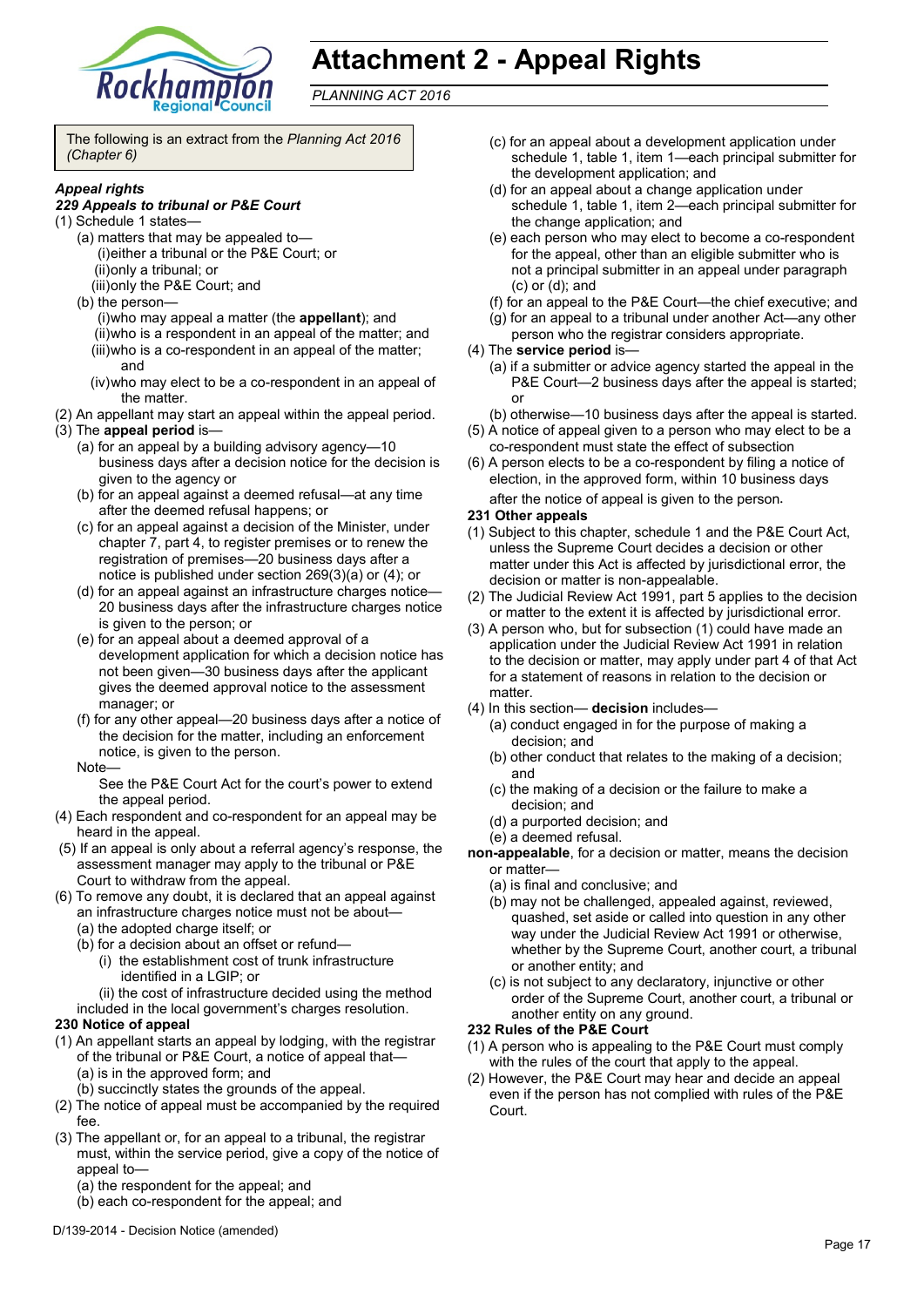

# **Appeal Rights**

*PLANNING ACT 2016*

# **Schedule 1**

#### **Appeals section 229 1 Appeal rights and parties to appeals**

- (1) Table 1 states the matters that may be appealed to—(a) the P&E court; or (b) a tribunal.
- (2) However, table 1 applies to a tribunal only if the matter involves—
	- (a) the refusal, or deemed refusal of a development application, for—
	- (i) a material change of use for a classified building; or
	- (ii) operational work associated with building work, a retaining wall, or a tennis court; or
	- (b) a provision of a development approval for—
	- (i) a material change of use for a classified building; or
- (ii) operational work associated with building work, a retaining wall, or a tennis court; or
	- (c) if a development permit was applied for—the decision to give a preliminary approval for—
		- (i) a material change of use for a classified building; or
		- (ii) operational work associated with building work, a retaining wall, or a tennis court; or
	- (d) a development condition if—
		- (i) the development approval is only for a material change of use that involves the use of a building classified under the Building Code as a class 2 building; and
		- (ii) the building is, or is proposed to be, not more than 3 storeys; and
		- (iii) the proposed development is for not more than 60 sole-occupancy units; or
	- (e) a decision for, or a deemed refusal of, an extension application for a development approval that is only for a material change of use of a classified building; or
	- (f) a decision for, or a deemed refusal of, a change application for a development approval that is only for a material change of use of a classified building; or
	- (g) a matter under this Act, to the extent the matter relates to—
		- (i) the Building Act, other than a matter under that Act that may or must be decided by the Queensland Building and Construction Commission; or
		- (ii) the Plumbing and Drainage Act, part 4 or 5; or
	- (h) a decision to give an enforcement notice in relation to a matter under paragraphs (a) to (g); or
	- (i) a decision to give an infrastructure charges notice; or
	- (j) the refusal, or deemed refusal, of a conversion application; or
	- (k) a matter that, under another Act, may be appealed to the tribunal; or
	- (l) a matter prescribed by regulation.
- (3) Also, table 1 does not apply to a tribunal if the matter
- involves—
	- (a) for a matter in subsection  $(2)(a)$  to  $(d)$ 
		- (i) a development approval for which the development application required impact assessment; and
		- (ii) a development approval in relation to which the assessment manager received a properly made submission for the development application; or
	- (b) a provision of a development approval about the identification or inclusion, under a variation approval, of a matter for the development.
- (4) Table 2 states the matters that may be appealed only to the P&E Court.
- (5) Table 3 states the matters that may be appealed only to the tribunal.
- (6) In each table—
	- (a) column 1 states the appellant in the appeal; and
	- (b) column 2 states the respondent in the appeal; and
	- (c) column 3 states the co-respondent (if any) in the appeal; and
	- (d) column 4 states the co-respondents by election (if any) in the appeal.
- (7) If the chief executive receives a notice of appeal under section 230(3)(f), the chief executive may elect to be a corespondent in the appeal.

| Table 1<br>Appeals to the P&E Court and, for certain matters, to a tribunal                                                                                                                                                                                                                                                                    |                           |                                                                              |                                                                                                                 |  |
|------------------------------------------------------------------------------------------------------------------------------------------------------------------------------------------------------------------------------------------------------------------------------------------------------------------------------------------------|---------------------------|------------------------------------------------------------------------------|-----------------------------------------------------------------------------------------------------------------|--|
| 1. Development applications<br>An appeal may be made against-<br>(a) the refusal of all or part of the development application; or<br>(b) the deemed refusal of the development application; or<br>(c) a provision of the development approval; or<br>(d) if a development permit was applied for-the decision to give a preliminary approval. |                           |                                                                              |                                                                                                                 |  |
| Column 1                                                                                                                                                                                                                                                                                                                                       | Column 2                  | Column 3                                                                     | Column 4                                                                                                        |  |
| Appellant                                                                                                                                                                                                                                                                                                                                      | Respondent                | Co-respondent<br>$($ if any $)$                                              | Co-respondent by election<br>$($ if any $)$                                                                     |  |
| The applicant                                                                                                                                                                                                                                                                                                                                  | The assessment<br>manager | If the appeal is about<br>a concurrence<br>agency's referral<br>response—the | 1 A concurrence agency that is<br>not a co-respondent<br>2 If a chosen Assessment<br>manager is the respondent- |  |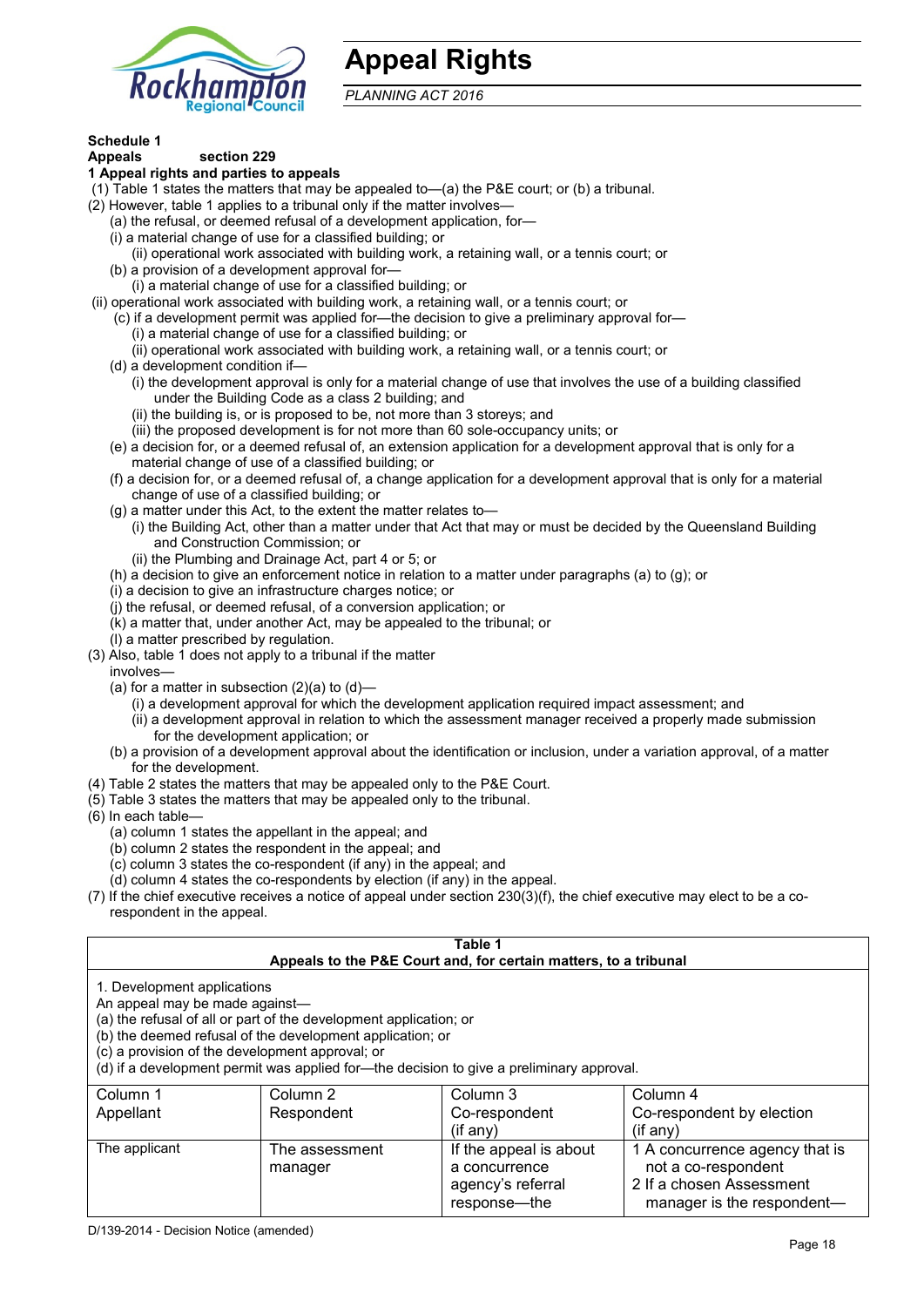| Table 1                                                                                                                                                                                                                                                                                                                                                                                                                                                                                                                                                                                                                                                                                                                                                                                                                                                                                                                                   |                                                                                                                               |                                                                 |                                                                                                                                                                                                                                                                                                                                                 |  |
|-------------------------------------------------------------------------------------------------------------------------------------------------------------------------------------------------------------------------------------------------------------------------------------------------------------------------------------------------------------------------------------------------------------------------------------------------------------------------------------------------------------------------------------------------------------------------------------------------------------------------------------------------------------------------------------------------------------------------------------------------------------------------------------------------------------------------------------------------------------------------------------------------------------------------------------------|-------------------------------------------------------------------------------------------------------------------------------|-----------------------------------------------------------------|-------------------------------------------------------------------------------------------------------------------------------------------------------------------------------------------------------------------------------------------------------------------------------------------------------------------------------------------------|--|
| Appeals to the P&E Court and, for certain matters, to a tribunal                                                                                                                                                                                                                                                                                                                                                                                                                                                                                                                                                                                                                                                                                                                                                                                                                                                                          |                                                                                                                               |                                                                 |                                                                                                                                                                                                                                                                                                                                                 |  |
|                                                                                                                                                                                                                                                                                                                                                                                                                                                                                                                                                                                                                                                                                                                                                                                                                                                                                                                                           |                                                                                                                               | concurrence agency                                              | the prescribed assessment<br>manager<br>3 Any eligible advice agency for<br>the application<br>4 Any eligible submitter for the<br>application                                                                                                                                                                                                  |  |
| 2. Change applications<br>An appeal may be made against-<br>(b) a deemed refusal of a change application.                                                                                                                                                                                                                                                                                                                                                                                                                                                                                                                                                                                                                                                                                                                                                                                                                                 |                                                                                                                               |                                                                 | (a) a responsible entity's decision for a change application, other than a decision made by the P&E court; or                                                                                                                                                                                                                                   |  |
| Column 1<br>Appellant                                                                                                                                                                                                                                                                                                                                                                                                                                                                                                                                                                                                                                                                                                                                                                                                                                                                                                                     | Column <sub>2</sub><br>Respondent                                                                                             | Column 3<br>Co-respondent<br>(if any)                           | Column 4<br>Co-respondent by election<br>(if any)                                                                                                                                                                                                                                                                                               |  |
| 1 The applicant<br>2 If the responsible<br>entity is the<br>assessment<br>manager-an<br>affected entity that<br>gave a pre-request<br>notice or response<br>notice                                                                                                                                                                                                                                                                                                                                                                                                                                                                                                                                                                                                                                                                                                                                                                        | The responsible<br>entity                                                                                                     | If an affected entity<br>starts the appeal-the<br>applicant     | 1 A concurrence agency for the<br>development application<br>2 If a chosen assessment<br>manager is the respondent-<br>the prescribed assessment<br>manager<br>3 A private certifier for the<br>development application<br>4 Any eligible advice agency for<br>the change application<br>5 Any eligible submitter for the<br>change application |  |
| 3. Extension applications<br>An appeal may be made against-                                                                                                                                                                                                                                                                                                                                                                                                                                                                                                                                                                                                                                                                                                                                                                                                                                                                               | (a) the assessment manager's decision about an extension application; or<br>(b) a deemed refusal of an extension application. |                                                                 |                                                                                                                                                                                                                                                                                                                                                 |  |
| Column 1<br>Appellant                                                                                                                                                                                                                                                                                                                                                                                                                                                                                                                                                                                                                                                                                                                                                                                                                                                                                                                     | Column <sub>2</sub><br>Respondent                                                                                             | Column 3<br>Co-respondent<br>(if any)                           | Column 4<br>Co-respondent by election<br>(if any)                                                                                                                                                                                                                                                                                               |  |
| 1 The applicant<br>2 For a matter other<br>than a deemed<br>refusal of an<br>extension<br>application $-$ a<br>concurrence<br>agency, other than<br>the chief executive,<br>for the application                                                                                                                                                                                                                                                                                                                                                                                                                                                                                                                                                                                                                                                                                                                                           | The assessment<br>manager                                                                                                     | If a concurrence<br>agency starts the<br>appeal - the applicant | If a chosen assessment<br>manager is the respondent - the<br>prescribed assessment manager                                                                                                                                                                                                                                                      |  |
| 4. Infrastructure charges notices<br>An appeal may be made against an infrastructure charges notice on 1 or more of the following grounds<br>a) The notice involved an error relating to -<br>(i) The application of the relevant adopted charge; or<br>Examples of errors in applying an adopted charge -<br>The incorrect application of gross floor area for a non-residential development<br>Applying an incorrect 'use category', under a regulation, to the development<br>The working out of extra demands, for section 120; or<br>(i)<br>An offset or refund; or<br>(ii)<br>b) The was no decision about an offset or refund; or<br>c) If the infrastructure charges notice states a refund will be given – the timing for giving the refund; or<br>d) The amount of the charge is so unreasonable that no reasonable relevant local government could have<br>imposed the amount.<br>Column 1<br>Column 2<br>Column 3<br>Column 4 |                                                                                                                               |                                                                 |                                                                                                                                                                                                                                                                                                                                                 |  |
| Appellant                                                                                                                                                                                                                                                                                                                                                                                                                                                                                                                                                                                                                                                                                                                                                                                                                                                                                                                                 | Respondent                                                                                                                    | Co-respondent                                                   | Co-respondent by election                                                                                                                                                                                                                                                                                                                       |  |

D/139-2014 - Decision Notice (amended)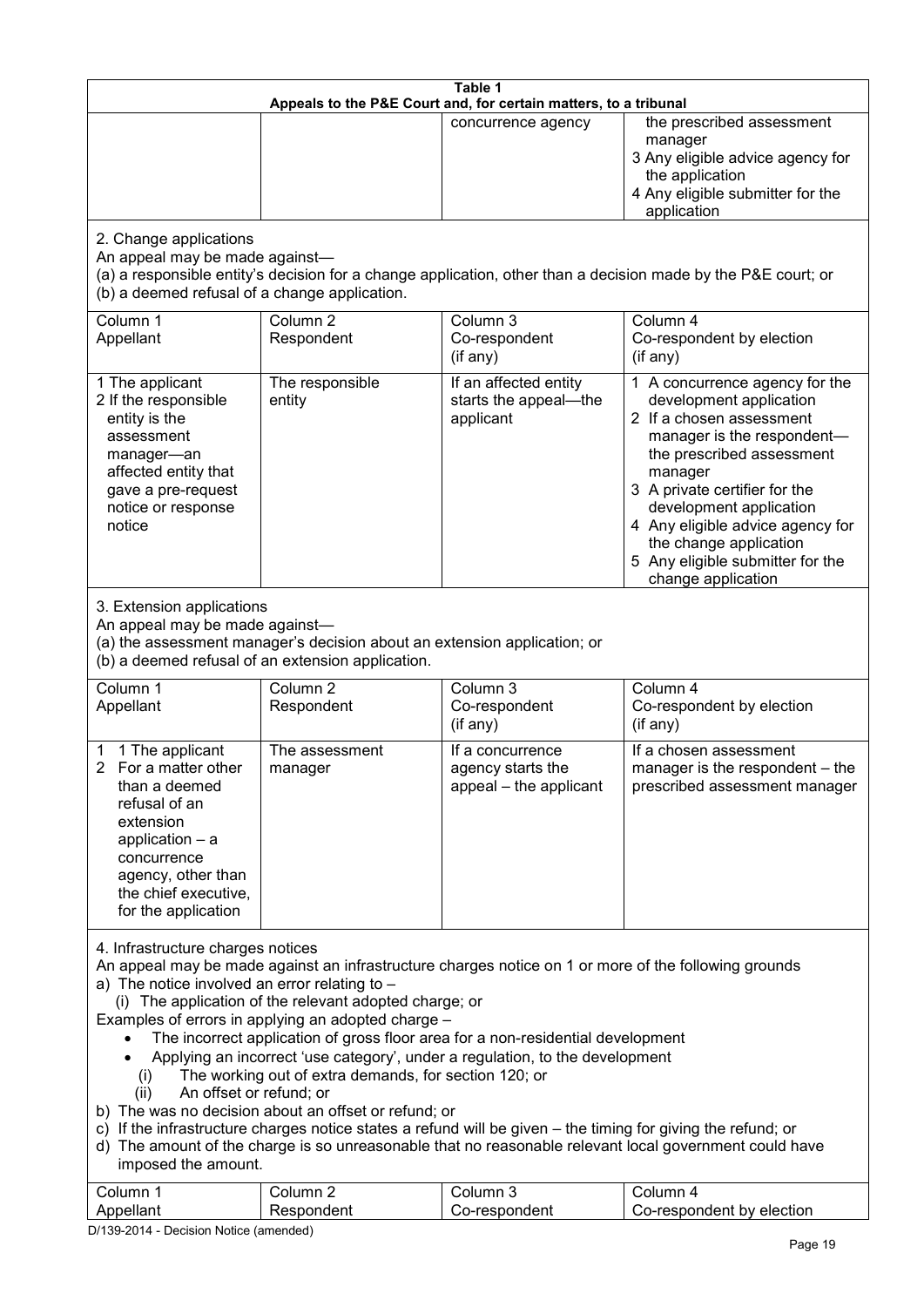|                                                                                                                                                                 |                                                                                                                                                       | Table 1                                                                                                                 |                                                                                                                                                                                                                        |
|-----------------------------------------------------------------------------------------------------------------------------------------------------------------|-------------------------------------------------------------------------------------------------------------------------------------------------------|-------------------------------------------------------------------------------------------------------------------------|------------------------------------------------------------------------------------------------------------------------------------------------------------------------------------------------------------------------|
|                                                                                                                                                                 |                                                                                                                                                       | Appeals to the P&E Court and, for certain matters, to a tribunal                                                        |                                                                                                                                                                                                                        |
| The person given the<br>Infrastructure charges<br>notice                                                                                                        | The local government<br>that gave the<br>infrastructure charges<br>notice                                                                             | (if any)                                                                                                                | (if any)                                                                                                                                                                                                               |
| 5. Conversion applications<br>An appeal may be made against-<br>(a) the refusal of a conversion application; or                                                 | (b) a deemed refusal of a conversion application.                                                                                                     |                                                                                                                         |                                                                                                                                                                                                                        |
| Column 1<br>Appellant                                                                                                                                           | Column <sub>2</sub><br>Respondent                                                                                                                     | Column 3<br>Co-respondent<br>(if any)                                                                                   | Column 4<br>Co-respondent by election<br>(if any)                                                                                                                                                                      |
| The applicant                                                                                                                                                   | The local government<br>to which the conversion<br>application was made                                                                               |                                                                                                                         |                                                                                                                                                                                                                        |
| 6. Enforcement notices                                                                                                                                          | An appeal may be made against the decision to give an enforcement notice.                                                                             |                                                                                                                         |                                                                                                                                                                                                                        |
| Column 1<br>Appellant                                                                                                                                           | Column <sub>2</sub><br>Respondent                                                                                                                     | Column 3<br>Co-respondent<br>(if any)                                                                                   | Column 4<br>Co-respondent by election<br>(if any)                                                                                                                                                                      |
| The person given the<br>enforcement notice                                                                                                                      | The enforcement<br>authority                                                                                                                          |                                                                                                                         | If the enforcement authority is<br>not the local government for<br>the premises in relation to which<br>the offence is alleged to have<br>happened-the local<br>government                                             |
|                                                                                                                                                                 |                                                                                                                                                       | Table 2                                                                                                                 |                                                                                                                                                                                                                        |
| 1. Appeals from tribunal<br>section 252, on the ground of-<br>(b) jurisdictional error.                                                                         | An appeal may be made against a decision of a tribunal, other than a decision under<br>(a) an error or mistake in law on the part of the tribunal; or | Appeals to the P&E Court only                                                                                           |                                                                                                                                                                                                                        |
| Column 1<br>Appellant                                                                                                                                           | Column <sub>2</sub><br>Respondent                                                                                                                     | Column 3<br>Co-respondent<br>(if any)                                                                                   | Column 4<br>Co-respondent by election<br>(if any)                                                                                                                                                                      |
| A party to the<br>proceedings for the<br>decision                                                                                                               | The other party to the<br>proceedings for the<br>decision                                                                                             |                                                                                                                         |                                                                                                                                                                                                                        |
| 2. Eligible submitter appeals<br>(b) a variation request.                                                                                                       | application, to the extent that the decision relates to-                                                                                              |                                                                                                                         | An appeal may be made against the decision to give a development approval, or an approval for a change<br>(a) any part of the development application for the development approval that required impact assessment; or |
| Column 1<br>Appellant                                                                                                                                           | Column <sub>2</sub><br>Respondent                                                                                                                     | Column 3<br>Co-respondent<br>(if any)                                                                                   | Column 4<br>Co-respondent by election<br>(if any)                                                                                                                                                                      |
| 1 For a development<br>application-an<br>eligible submitter for<br>the development<br>application<br>2 For a change<br>application-an<br>eligible submitter for | 1 For a development<br>application-the<br>assessment<br>manager<br>2 For a change<br>application-the<br>responsible entity                            | 1 The applicant<br>2 If the appeal is about<br>a concurrence<br>agency's referral<br>response-the<br>concurrence agency | Another eligible<br>submitter for the<br>application                                                                                                                                                                   |

D/139-2014 - Decision Notice (amended)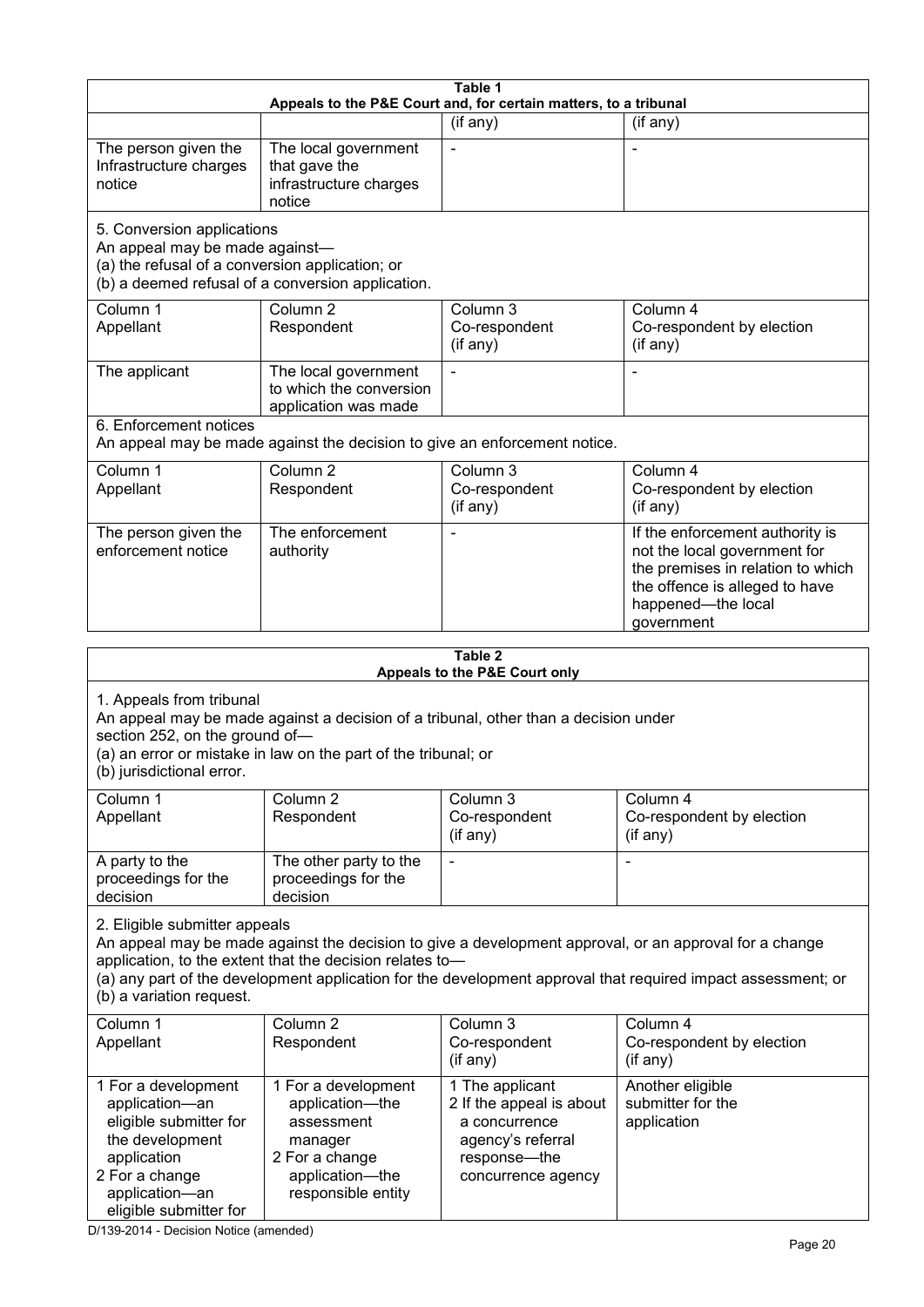| Table 2<br>Appeals to the P&E Court only                                                                                                                                                                                                                                                                                                                                                                           |                                                                                                                            |                                                                                                                         |                                                                                        |  |
|--------------------------------------------------------------------------------------------------------------------------------------------------------------------------------------------------------------------------------------------------------------------------------------------------------------------------------------------------------------------------------------------------------------------|----------------------------------------------------------------------------------------------------------------------------|-------------------------------------------------------------------------------------------------------------------------|----------------------------------------------------------------------------------------|--|
| the change<br>application                                                                                                                                                                                                                                                                                                                                                                                          |                                                                                                                            |                                                                                                                         |                                                                                        |  |
| 3. Eligible submitter and eligible advice agency appeals<br>An appeal may be made against a provision of a development approval, or failure to<br>include a provision in the development approval, to the extent the matter relates to-<br>(a) any part of the development application or the change application, for the development approval, that<br>required impact assessment; or<br>(b) a variation request. |                                                                                                                            |                                                                                                                         |                                                                                        |  |
| Column 1<br>Appellant                                                                                                                                                                                                                                                                                                                                                                                              | Column <sub>2</sub><br>Respondent                                                                                          | Column 3<br>Co-respondent<br>(if any)                                                                                   | Column 4<br>Co-respondent by election<br>(if any)                                      |  |
| 1 For a development<br>application-an<br>eligible submitter for<br>the development<br>application<br>2 For a change<br>application-an<br>eligible submitter for<br>the change<br>application<br>3 An eligible advice<br>agency for the<br>development<br>application or change<br>application                                                                                                                      | 1 For a development<br>application-the<br>assessment<br>manager<br>2 For a change<br>application-the<br>responsible entity | 1 The applicant<br>2 If the appeal is about<br>a concurrence<br>agency's referral<br>response-the<br>concurrence agency | Another eligible submitter for the<br>application                                      |  |
| 4. Compensation claims<br>An appeal may be made against-<br>(a) a decision under section 32 about a compensation claim; or<br>(b) a decision under section 265 about a claim for compensation; or<br>(c) a deemed refusal of a claim under paragraph (a) or (b).                                                                                                                                                   |                                                                                                                            |                                                                                                                         |                                                                                        |  |
| Column 1<br>Appellant                                                                                                                                                                                                                                                                                                                                                                                              | Column <sub>2</sub><br>Respondent                                                                                          | Column 3<br>Co-respondent<br>(if any)                                                                                   | Column 4<br>Co-respondent by election<br>(if any)                                      |  |
| A person dissatisfied<br>with the decision                                                                                                                                                                                                                                                                                                                                                                         | The local<br>government to which<br>the claim was made                                                                     |                                                                                                                         |                                                                                        |  |
| 5. Registered premises<br>An appeal may be made against a decision of the Minister under chapter 7, part 4.                                                                                                                                                                                                                                                                                                        |                                                                                                                            |                                                                                                                         |                                                                                        |  |
| Column 1<br>Appellant                                                                                                                                                                                                                                                                                                                                                                                              | Column <sub>2</sub><br>Respondent                                                                                          | Column 3<br>Co-respondent<br>(if any)                                                                                   | Column 4<br>Co-respondent by election<br>(if any)                                      |  |
| 1 A person given a<br>decision notice about<br>the decision<br>2 If the decision is to<br>register premises or<br>renew the<br>registration of<br>premises-an owner<br>or occupier of<br>premises in the<br>affected area for the<br>registered premises<br>who is dissatisfied<br>with the decision                                                                                                               | The Minister                                                                                                               |                                                                                                                         | If an owner or occupier starts the<br>appeal - the owner of the<br>registered premises |  |